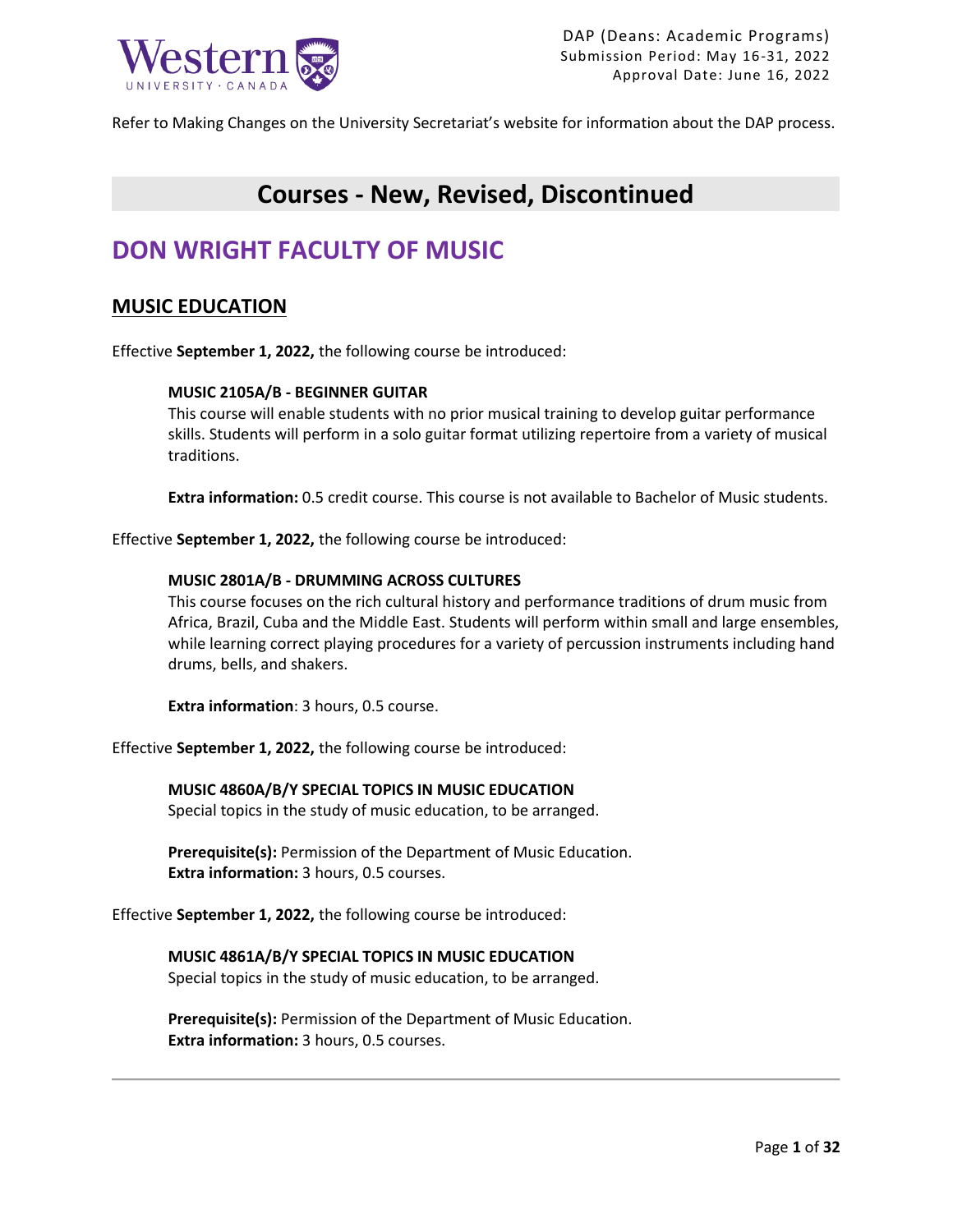

## **KING'S UNIVERSITY COLLEGE**

## **POLITICAL SCIENCE**

Effective **September 1, 2022** the following anti-requisite be revised:

**POLITICAL SCIENCE 3324F/G - INTRODUCTION TO RESEARCH METHODS IN POLITICAL SCIENCE** This course introduces students to a range of methodological approaches to questions in political science. Students will become familiar with qualitative and quantitative data sources and ways of using each to address political issues.

**Antirequisite(s) at Main campus:** Political Science 2535F/G or Political Science 3325F/G, Health Sciences 2801A/B, Psychology 2800E, Psychology 2820E, and Sociology 2206A/B. **Antirequisite(s) at Huron, King's campus:** Health Sciences 2801A/B, the former Psychology 2800E, the former Psychology 2820E, Psychology 2830A/B, and Sociology 2206A/B.

Effective **September 1, 2022** the following course be introduced: *(course is currently offered at Main campus)*

### **POLITICAL SCIENCE 2511F/G - THE POLITICS OF ECONOMICS**

This course examines the politics of economic issues. No prior economics training is required. It focuses on the competition between free market and interventionist economic ideas and how businesses, unions, and lobby groups seek to influence government policy on issues such as taxes, regulations, recessions, trade, finance, diversity, and labour.

**Antirequisite(s):** Political Science 2211E **Extra Information:** 2 lecture hours, 1 tutorial hour **Course Weight:** 0.5

Effective **September 1, 2022** the following course be introduced: *(course is currently offered at Main campus)*

### **POLITICAL SCIENCE 3398F/G - INDIGENOUS POLITICAL AND LEGAL ISSUES**

Political and legal issues are inseparable in contemporary examinations of land use, selfdetermination, governance, individual and community rights. This course will examine the legal institutions and practices of traditional Indigenous cultures as well as contemporary practice. **Antirequisite(s):** Indigenous Studies 3722F/G, Political Science 3410F/G. **Prerequisite(s):** Indigenous Studies 2218F/G or Indigenous Studies 2901E or History 2209E or History 2201E or History 2205E or Political Science 2103A/B or Political Science 2230E or Political Science 2530F/G, or Law 2101 or GSWS 2260 or the former Anthropology 2218F/G. **Extra Information:** 3 lecture hours **Course Weight:** 0.5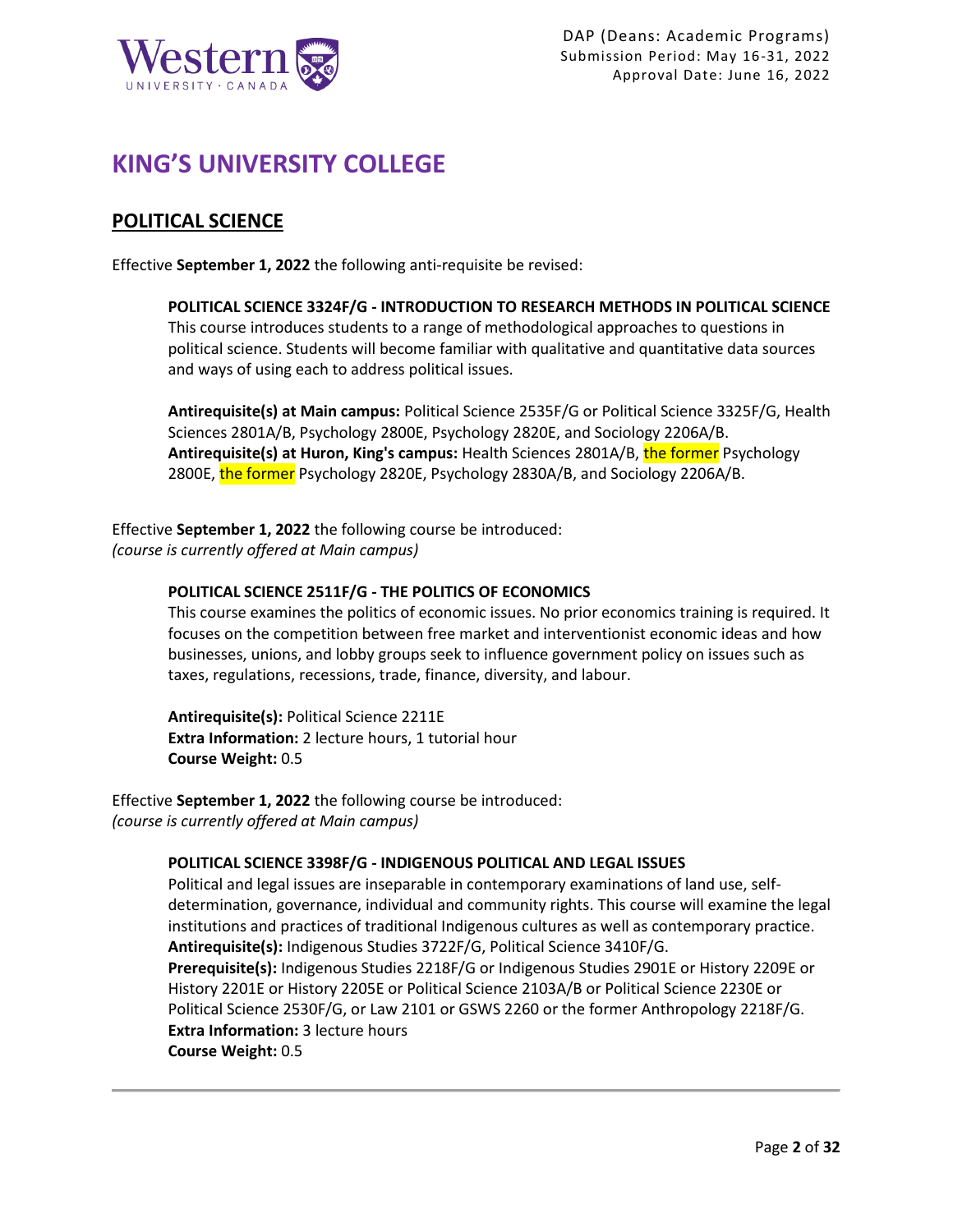

# **FACULTY OF ARTS AND HUMANITIES**

## **ENGLISH AND WRITING STUDIES**

Effective **September 1, 2022** the following course be introduced:

### **ENGLISH 3478F/G - TOPICS IN AFRICAN AMERICAN LITERATURE**

This course focuses on a period, theme, or collection of authors in African American literature (e.g., Harlem Renaissance, Afrofuturism, Black Modernisms, Black Women Writers, Hip-Hop and Literature). Specific content will vary from year to year depending on the instructor. Consult the department for current offerings.

**Prerequisite(s):** At least 60% in 1.0 of English 1020-1999, or permission of the Department. **Extra Information:** 3 hours, 0.5 course.

Effective **September 1, 2022** the following course be introduced:

### **ENGLISH 3344F/G - BLACK LIVES IN THE EIGHTEENTH CENTURY**

This course explores Black writers' narratives and imaginative writing about the Black experience during the period before and during the British abolition of the slave trade. We will investigate the mechanisms of oppression on enslaved Africans and expressions of their resistance to white power.

**Prerequisite(s):** At least 60% in 1.0 of English 1020-1999, or permission of the Department. **Extra Information:** 3 hours, 0.5 course.

Effective **September 1, 2022** the following course be introduced:

### **ENGLISH 3573F/G - BLACK WRITING IN CANADA**

This course offers advanced study of writing by authors of the Black Diaspora in Canada. Its focus and scope may vary by course offering, from multiple genres (e.g., theatre, fiction, poetry, documentary film) to a single mode (e.g., Afrofuturism, neo-slave narratives) to Black writing in a particular region (e.g., the Prairies, West Coast, East Coast, Toronto) or a particular historical period (e.g., 19<sup>th</sup> century, 21<sup>st</sup> century, 1960s to 1990s). Attentive to historical, literary historical, and other contexts, the course celebrates the aesthetics and artistry of Black writing in Canada and the knowledges it produces.

**Prerequisite(s):** At least 60% in 1.0 of English 1020-1999, or permission of the Department. **Extra Information:** 3 hours, 0.5 course.

Effective **September 1, 2022,** the following pre-requisites be revised:

### **ENGLISH 2202F/G - STUDIES IN POETICS**

**Prerequisite(s):** At least 60% in 1.0 of English 1020-1999, or 1.0 of Film 1000-1999 plus English 2112F/G, Film 2212F/G, or Theatre Studies 2212F/G, or permission of the department.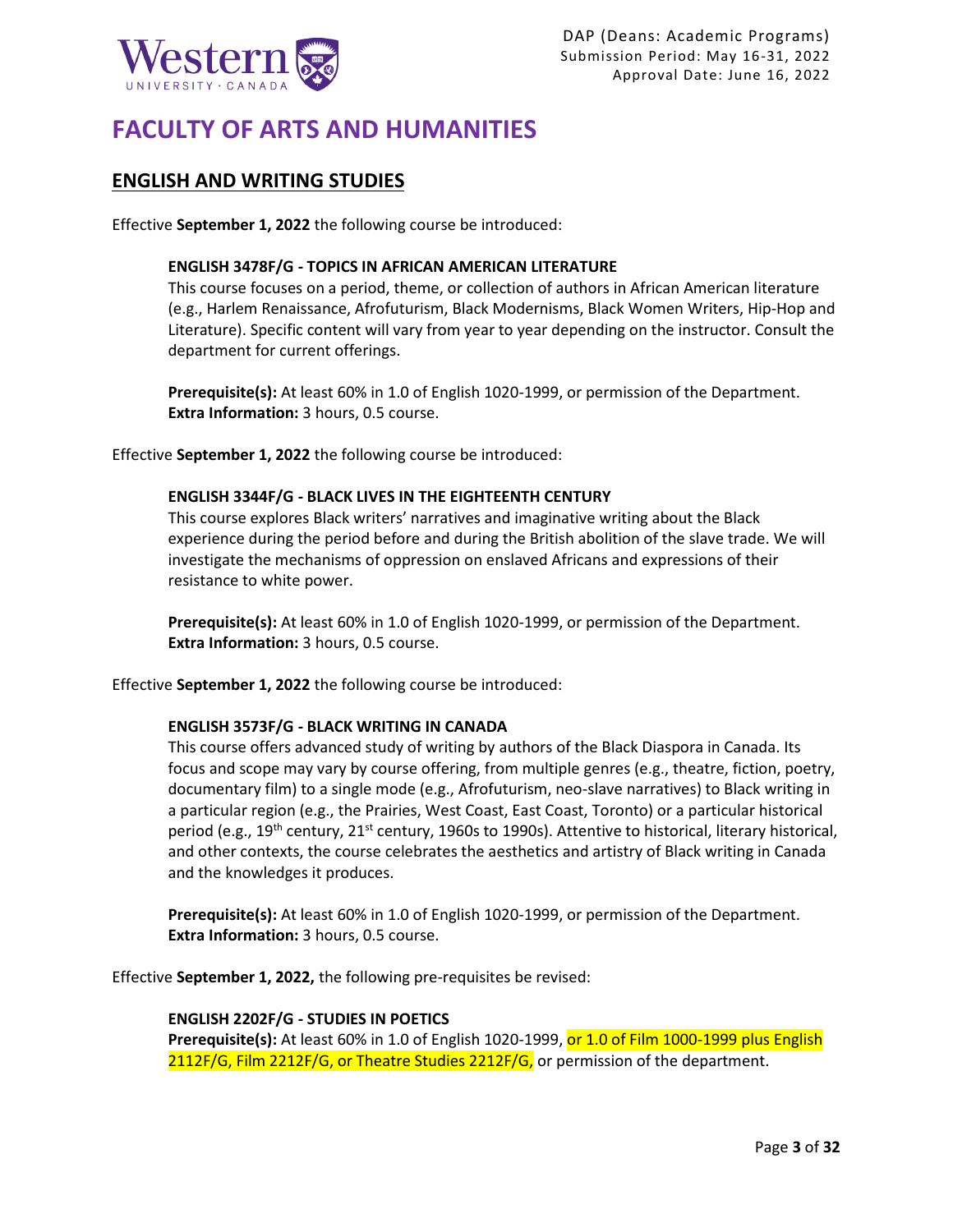

### **ENGLISH 3204F/G - CRITICAL RACE THEORY**

**Prerequisite(s):** At least 60% in 1.0 of English 1020-1999, or 1.0 of Film 1000-1999 plus English 2112F/G, Film 2212F/G, or Theatre Studies 2212F/G, or permission of the department.

### **ENGLISH 3327A/B - REMEDIATED SHAKESPEARE**

Prerequisite(s): At least 60% in 1.0 of English 1020-1999, or 1.0 of Film 1000-1999 plus English 2112F/G, Film 2212F/G or Theatre Studies 2212F/G, or permission of the department.

### **ENGLISH 3331F/G - ADAPTING SHAKESPEARE**

Prerequisite(s): At least 60% in 1.0 of English 1020-1999, or 1.0 of Film 1000-1999 plus English 2112F/G, Film 2212F/G or Theatre Studies 2212F/G, or permission of the department.

### **ENGLISH 3361F/G - SHERLOCK HOLMES AND THE FICTION OF DETECTION**

**Prerequisite(s):** At least 60% in 1.0 of English 1020-1999, or 1.0 of Film 1000-1999 plus English 2112F/G, Film 2212F/G or Theatre Studies 2212F/G, or permission of the department.

### **ENGLISH 3371F/G - CONTEMPORARY EXPERIMENTAL LITERATURE**

**Prerequisite(s):** At least 60% in 1.0 of English 1020-1999, or 1.0 of Film 1000-1999 plus English 2112F/G, Film 2212F/G or Theatre Studies 2212F/G, or permission of the department.

### **ENGLISH 3471F/G - BALLOTS AND BULLETS: US LITERATURE AND CIVIL RIGHTS**

**Prerequisite(s):** At least 60% in 1.0 of English 1020-1999, or 1.0 of Film 1000-1999 plus English 2112F/G, Film 2212F/G or Theatre Studies 2212F/G, or permission of the department.

### **ENGLISH 3581F/G - TORONTO: CULTURE AND PERFORMANCE**

**Prerequisite(s):** At least 60% in 1.0 of English 1020-1999, or 1.0 of Film 1000-1999 plus English 2112F/G, Film 2212F/G or Theatre Studies 2212F/G, or permission of the department.

### **ENGLISH 3670F/G - GLOBAL INDIGENOUS LITERATURES**

**Prerequisite(s):** At least 60% in 1.0 of English 1020-1999, or Indigenous Studies 1020E, or 1.0 of Film 1000-1999 plus English 2112F/G, Film 2212F/G or Theatre Studies 2212F/G, or permission of the department.

### **ENGLISH 3680F/G - INDIGENOUS LITERATURES OF TURTLE ISLAND**

**Prerequisite(s):** At least 60% in 1.0 of English 1020-1999, or Indigenous Studies 1020E, or 1.0 of Film 1000-1999 plus English 2112F/G, Film 2212F/G or Theatre Studies 2212F/G, or permission of the department.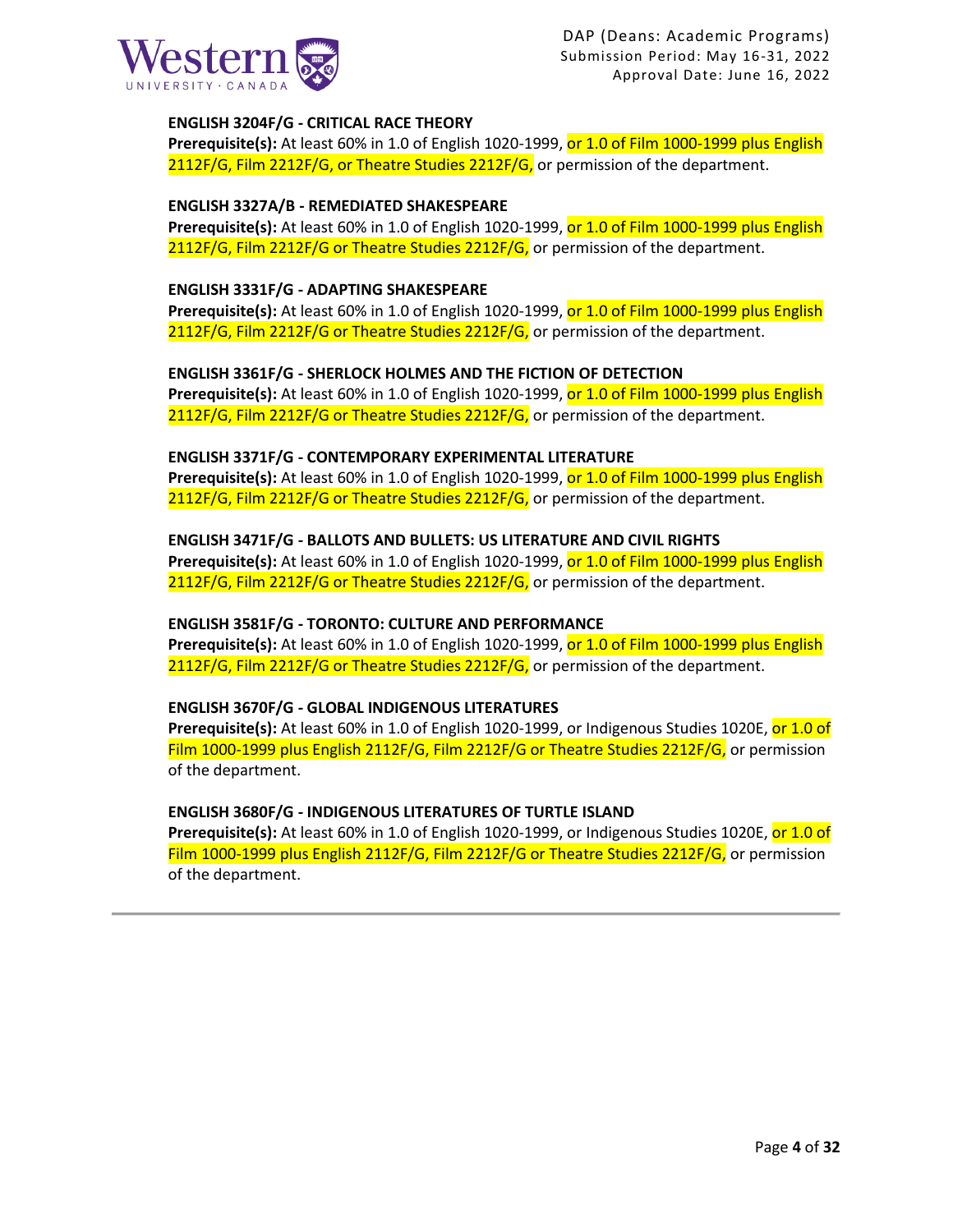

## **FACULTY OF ENGINEERING**

## **CIVIL AND ENVIRONMENTAL ENGINEERING**

Effective **September 1, 2022**, the following course be introduced:

### **CIVIL AND ENVIRONMENTAL ENGINEERING - CEE 4414A/B – MACHINE LEARNING FOR WATER RESOURCES**

Introduction to the applications of machine learning techniques to extract information from large amounts of data available to model Earth and environmental systems. Topics include applications of neural network approaches, classification and regression of large datasets, and non-parametric spatial process modelling to improve the prediction of hydrological and hydroclimatic variables, understand water resources behaviours, represent global feedbacks between hydroclimate variables, hydrological response of a watershed after a storm, and to address hydrological scaling issues.

**Prerequisite(s):** AISE 3010A/B, Earth Sciences 3340A/B, Statistical Sciences 2141A/B. **Extra Information:** 2 lecture hours per week, 2 lab/tutorial hours per week, 0.5 course.

# **FACULTY OF SOCIAL SCIENCE**

## **ANTHROPOLOGY**

Effective **September 1, 2022** the following be revised:

### **ANTHROPOLOGY 2230F/G - ARCTIC ARCHAEOLOGY**

An overview and critical evaluation of reconstructions of past ways of life in the Arctic. The course will introduce prehistoric cultures as archaeologically defined and examine the use of ethnography in archaeological interpretation, the role of cultural contact in culture change, and the use of archaeology in constructing contemporary identity.

An overview and critical evaluation of reconstructions of past ways of life in the Arctic. The course will introduce Arctic cultures as understood through their material remains, critically examine Arctic archaeology's ongoing colonial foundations, and explore how climate change impacts and decolonizing efforts are reshaping archaeological practice in the north.

### **Antirequisite(s):** Indigenous Studies 2230F/G.

**Extra Information:** 3 hours.

Effective **September 1, 2022** the following be revised:

### **ANTHROPOLOGY 2203F/G - INDIGENOUS PEOPLES, GLOBALIZATION AND THE ENVIRONMENT**

An examination of natural resource development emphasizing the interplay between indigenous people, the state and transnational developers. Topics include: environmentalism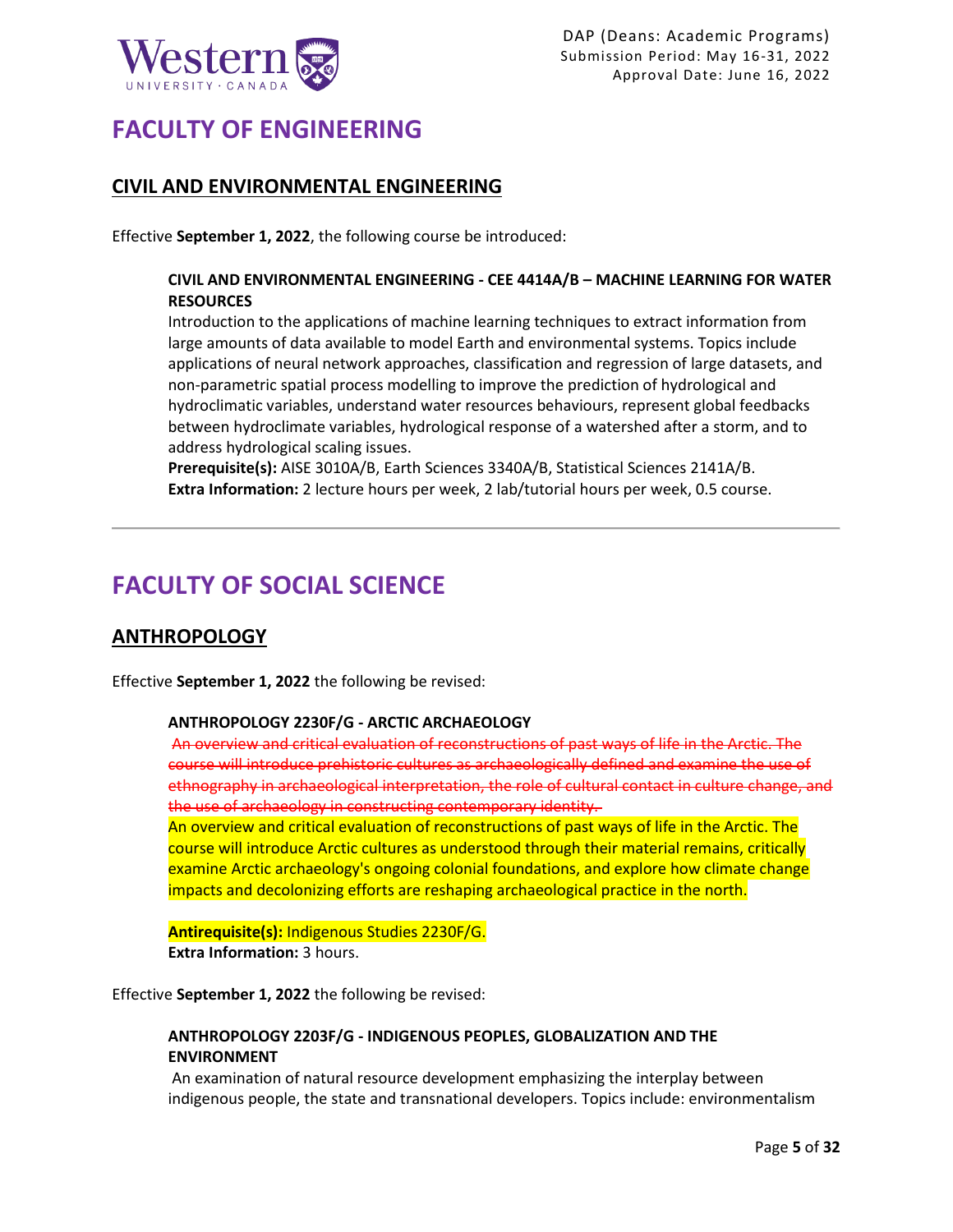

and livelihood; land rights; corporate power and state policies; common property and community-based resource management; NGOs in environmental politics; sustainability and the greening of development.

**Antirequisite(s):** Indigenous Studies 2203F/G. **Prerequisite(s):** Any Arts and Humanities or Social Science 0.5 or 1.0 Essay course. **Extra Information:** 3 lecture hours.

Effective **September 1, 2022** the following be revised:

### **ANTHROPOLOGY 2211F/G - CULTURES OF THE CARIBBEAN**

An introduction to the Caribbean and circum- Caribbean, emphasizing religion, aesthetic styles, current political processes, and relationships of the region and its peoples to Canada. **Antirequisite(s):** Indigenous Studies 2211F/G. **Prerequisite(s):** Any Arts and Humanities or Social Science 0.5 or 1.0 Essay course. Extra Information: 3 hours. Usually only two of Anthropology 2211F/G, Anthropology 2212F/G,

Anthropology 2216F/G, and Anthropology 2219A/B will be offered in any given year.

Effective **September 1, 2022** the following be revised:

### **ANTHROPOLOGY 2212F/G - CULTURES OF THE PACIFIC**

Focusing on the cultures of Melanesia, Micronesia and Polynesia, this course reveals how people often understood as peripheral are at the centre of global processes. The course addresses topics including social structure, gender, politics, economies, ecologies, cosmologies, and the representation of Pacific peoples.

**Antirequisite(s):** Indigenous Studies 2212F/G.

**Prerequisite(s):** Any Arts and Humanities or Social Science 0.5 or 1.0 Essay course. **Extra Information:** 3 hours. Usually only two of Anthropology 2211F/G, Anthropology 2212F/G, Anthropology 2216F/G, and Anthropology 2219A/B will be offered in any given year.

Effective **September 1, 2022** the following be revised:

### **ANTHROPOLOGY 2216F/G ANTHROPOLOGICAL PERSPECTIVES ON LATIN AMERICA**

A journey into the political and economic history of the region that pays attention to the daily lives, as well as the momentous struggles, of its culturally diverse inhabitants. Topics covered include economic dependency and exploitation, urban poverty, social stratification, "race", indigenous movements, state terror, peaceful resistance and revolution.

**Antirequisite(s):** Indigenous Studies 2216F/G.

**Prerequisite(s):** Any Arts and Humanities or Social Science 0.5 or 1.0 Essay course. **Extra Information:** 3 hours. Usually only two of Anthropology 2211F/G, Anthropology 2212F/G,

Anthropology 2216F/G, and Anthropology 2219A/B will be offered in any given year.

Effective **September 1, 2022** the following be revised:

### **ANTHROPOLOGY 2233F/G ARCHAEOLOGY OF ONTARIO AND THE GREAT LAKES**

The prehistoric societies of Ontario and surrounding areas. Topics include the entry of humans into the New World and their arrival in Ontario; development of agriculture; appearance of historic period societies such as the Huron, Neutral and Ojibwa; impact of European settlement and economic systems on native societies.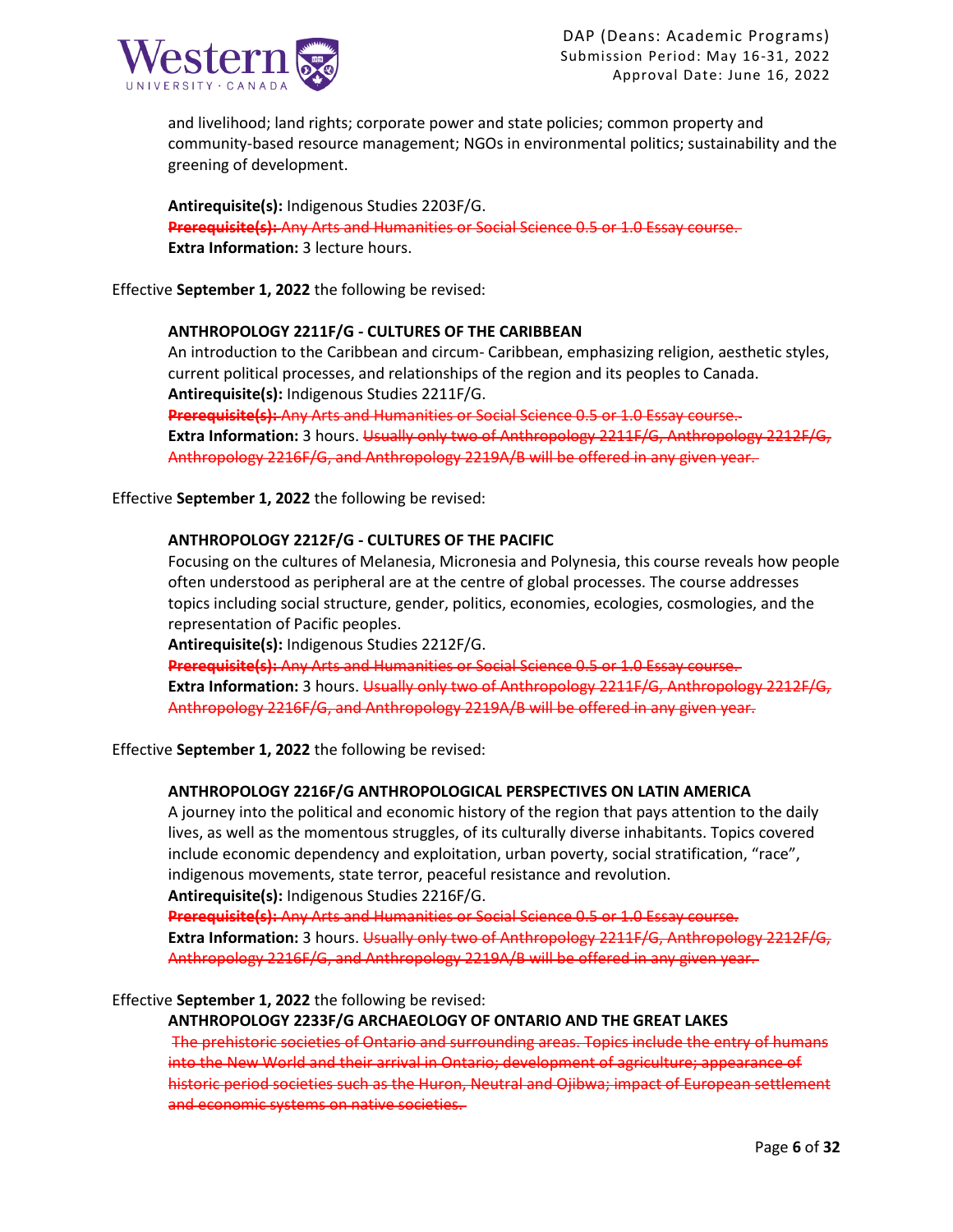

This course focuses on the archaeology of the original societies of Ontario and surrounding areas, covering topics including: the arrival of people in Ontario, the development of agriculture, the appearance of historic period societies such as the Huron-Wendat, Attawandaron/Chonnonton, Anishinaabe and Haudenosaunee, and the impacts of European settlement and economic systems.

**Antirequisite(s):** Indigenous Studies 2233F/G. **Prerequisite(s):** Anthropology 1020 (formerly Anthropology 1020E), or one of Anthropology 1025F/G or Anthropology 1021A/B and one of Anthropology 1026F/G or Anthropology 1022A/B, or Anthropology 2100, or Indigenous Studies 1020E.

**Extra Information:** 3 hours.

Effective **September 1, 2022** the following be revised:

### **ANTHROPOLOGY 2234F/G ANDEAN PREHISTORY ARCHAEOLOGY**

This course will focus primarily on the prehistory of the Peruvian Andes and Coast, with some overlap into Ecuador, Bolivia, Chile and Amazonia. We will study the area's archaeological record in some detail, touching on a variety of themes that are of general archaeological interest, e.g. agricultural origins, trade, the rise of complex societies, the role of religious ideology, and the interpretation of archaeological evidence.

This course focuses on the archaeology of the Peruvian Andes and Coast, with some overlap into Ecuador, Bolivia, Chile and Amazonia. We will study the area's archaeological record in some detail, touching on a variety of themes that are of general archaeological interest including agriculture, trade, religion, the rise of large-scale societies, and the interpretation of archaeological evidence.

**Antirequisite(s) at Main campus**: Indigenous Studies 2234F/G.

**Prerequisite(s):** Anthropology 1020 (formerly Anthropology 1020E), or one of Anthropology 1025F/G or Anthropology 1021A/B and one of Anthropology 1026F/G or Anthropology 1022A/B, or Anthropology 2100, or Indigenous Studies 1020E.

**Extra Information**: 3 hours. Note for Main campus: Students intending to apply for the Archaeological Summer Field Course in Peru are strongly encouraged to take this course first.

## **ECONOMICS**

Effective **September 1 2022,** the following course be introduced:

### **ECONOMICS 2126F/G - MICRO DEVELOPMENT ECONOMICS**

This course will discuss topics in the field of micro development economics by introducing students to recent academic research on a subset of relevant topics. It will focus on empirical research and discuss the economic theory and econometric tools needed to understand this work.

**Antirequisite(s):** Economics 3324F/G. **Prerequisite(s):** Economics 2123A/B, 2150A/B, and 2152A/B. **Extra Information:** 3 lecture hours. **Course Weight:** 0.50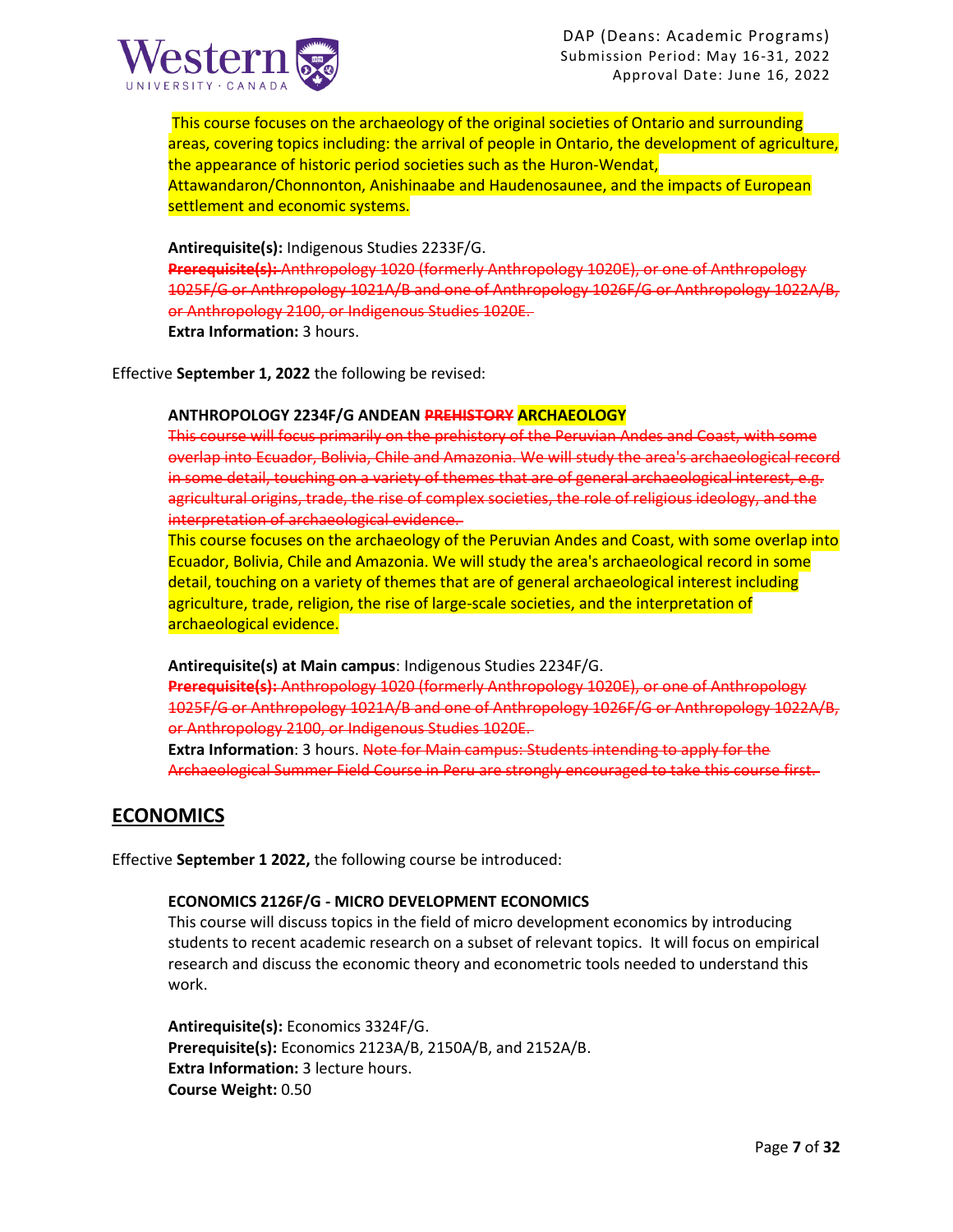

Effective **September 1 2022,** the following course be revised:

### **ECONOMICS 3324F/G - ECONOMIC DEVELOPMENT I**

Examines alternative economic approaches to understanding the process of development; institutional and microeconomic aspects of development; poverty and inequality; and critical analysis of development policies such as microfinance, targeted cash transfers, and public health programs.

**Antirequisite(s):** Economics 2124A/B, Economics 2126F/G **Prerequisite(s):** Economics 2223A/B and Economics 2261A/B. **Extra Information:** 3 lecture hours.

## **HISTORY**

Effective **September 1, 2022** the title be revised:

### **HISTORY 3617F/G - THE ASIA-PACIFIC IN THE TWO WORLD WARS WORLD WAR, EMPIRE, AND NATION IN THE ASIA-PACIFIC**

**Short title** WAR AND THE ASIA-PACIFIC

## **INDIGENOUS STUDIES**

Effective **September 1, 2022**, the following course be introduced:

### **INDIGENOUS STUDIES 2230F/G - ARCTIC ARCHAEOLOGY**

An overview and critical evaluation of reconstructions of past ways of life in the Arctic. The course will introduce Arctic cultures as understood through their material remains, critically examine Arctic archaeology's ongoing colonial foundations, and explore how climate change impacts and decolonizing efforts are reshaping archaeological practice in the north. **Antirequisite(s):** Anthropology 2230F/G. **Extra Information:** 3 hours.

Effective **September 1, 2022**, the following course be revised:

### **INDIGENOUS STUDIES 2203F/G - INDIGENOUS PEOPLES, GLOBALIZATION AND THE ENVIRONMENT**

An examination of natural resource development emphasizing the interplay between indigenous people, the state and transnational developers. Topics include: environmentalism and livelihood; land rights; corporate power and state policies; common property and communitybased resource management; NGOs in environmental politics; sustainability and the greening of development.

**Antirequisite(s):** Anthropology 2203F/G.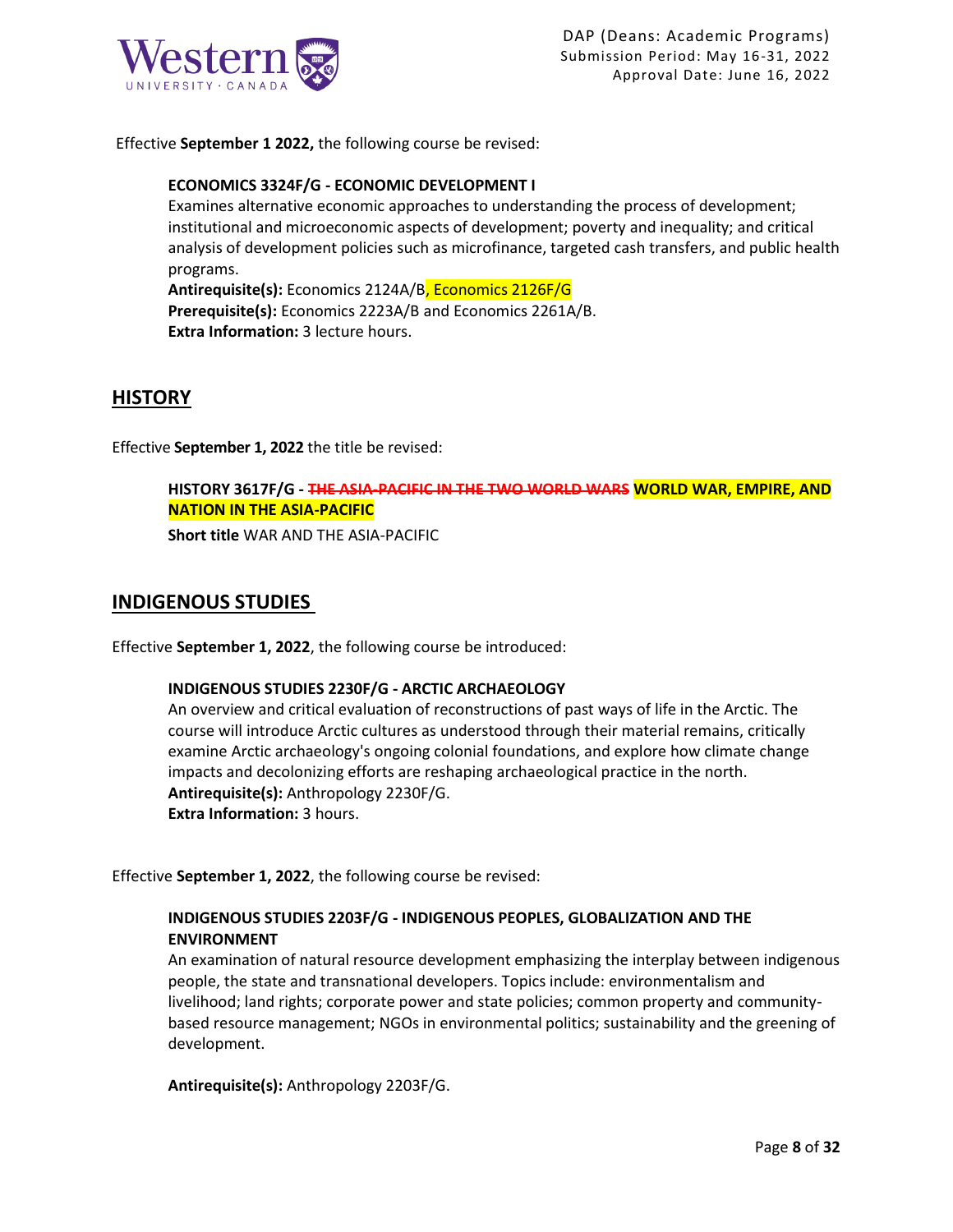

**Prerequisite(s):** Any Arts and Humanities or Social Science 0.5 or 1.0 Essay course.

**Extra Information:** 3 lecture hours.

Effective **September 1, 2022**, the following course be revised:

### **INDIGENOUS STUDIES 2211F/G - CULTURES OF THE CARIBBEAN**

An introduction to the Caribbean and circum- Caribbean, emphasizing religion, aesthetic styles, current political processes, and relationships of the region and its peoples to Canada.

**Antirequisite(s):** Anthropology 2211F/G.

**Prerequisite(s):** Any Arts and Humanities or Social Science 0.5 or 1.0 Essay course. **Extra Information:** 3 hours. Usually only two of Anthropology 2211F/G, Anthropology 2212F/G, Anthropology 2216F/G, and Anthropology 2219A/B will be offered in any given year.

Effective **September 1, 2022**, the following course be revised:

### **INDIGENOUS STUDIES 2212F/G - CULTURES OF THE PACIFIC**

Focusing on the cultures of Melanesia, Micronesia and Polynesia, this course reveals how people often understood as peripheral are at the centre of global processes. The course addresses topics including social structure, gender, politics, economies, ecologies, cosmologies, and the representation of Pacific peoples.

**Antirequisite(s):** Anthropology 2212F/G.

**Prerequisite(s):** Any Arts and Humanities or Social Science 0.5 or 1.0 Essay course. Extra Information: 3 hours. Usually only two of Anthropology 2211F/G, Anthropology 2212F/G, Anthropology 2216F/G, and Anthropology 2219A/B will be offered in any given year.

Effective **September 1, 2022**, the following course be revised:

### **INDIGENOUS STUDIES 2216F/G - ANTHROPOLOGICAL PERSPECTIVES ON LATIN AMERICA**

A journey into the political and economic history of the region that pays attention to the daily lives, as well as the momentous struggles, of its culturally diverse inhabitants. Topics covered include economic dependency and exploitation, urban poverty, social stratification, "race", indigenous movements, state terror, peaceful resistance and revolution.

**Antirequisite(s):** Anthropology 2216F/G. **Prerequisite(s):** Any Arts and Humanities or Social Science 0.5 or 1.0 Essay course. **Extra Information:** 3 hours. Usually only two of Anthropology 2211F/G, Anthropology 2212F/G, Anthropology 2216F/G, and Anthropology 2219A/B will be offered in any given year.

Effective **September 1, 2022**, the following course be revised:

**INDIGENOUS STUDIES 2233F/G - ARCHAEOLOGY OF ONTARIO AND THE GREAT LAKES**  The prehistoric societies of Ontario and surrounding areas. Topics include the entry of humans

into the New World and their arrival in Ontario; development of agriculture; appearance of historic period societies such as the Huron, Neutral and Ojibwa; impact of European settlement and economic systems on native societies.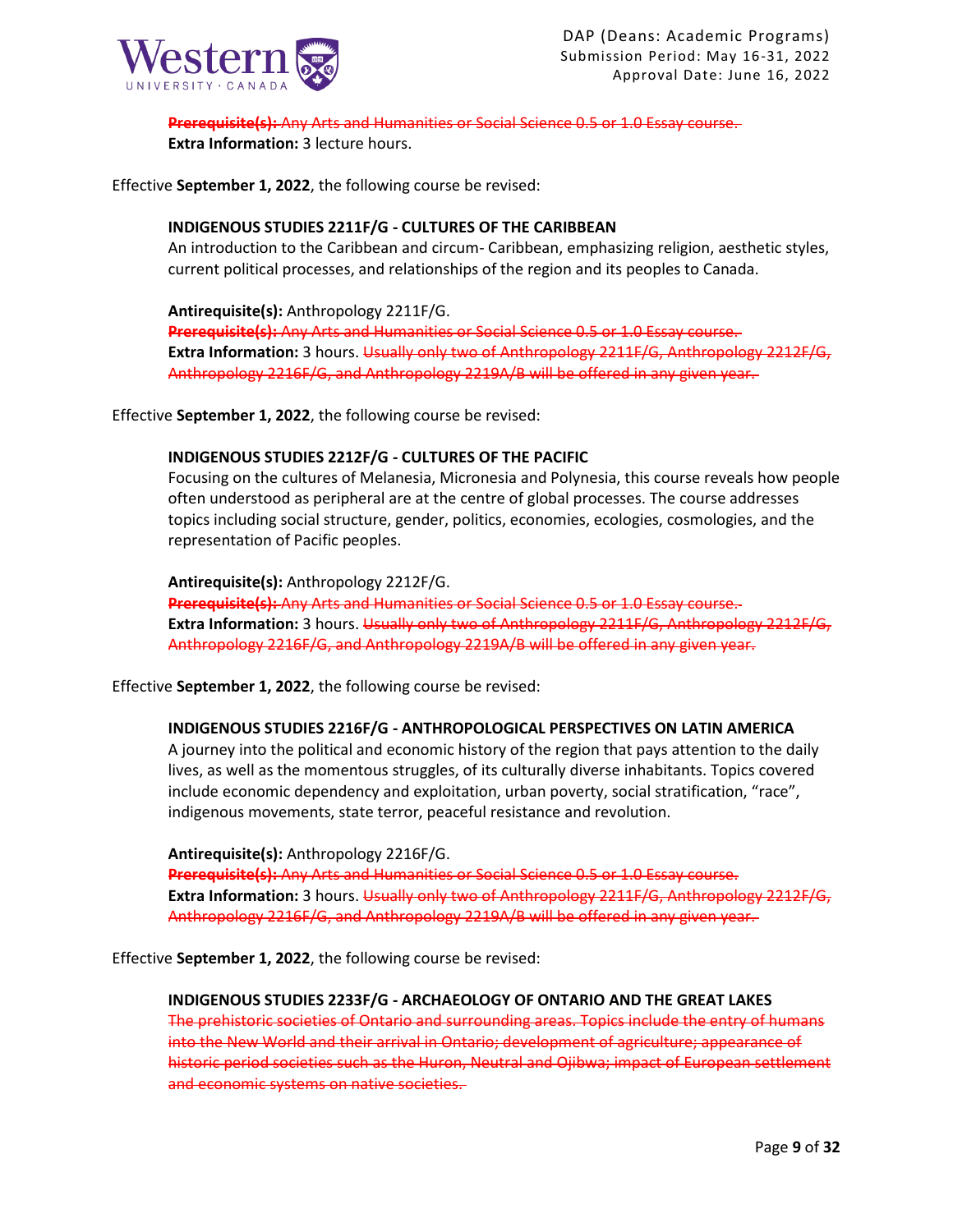

This course focuses on the archaeology of the original societies of Ontario and surrounding areas, covering topics including: the arrival of people in Ontario, the development of agriculture, the appearance of historic period societies such as the Huron-Wendat, Attawandaron/Chonnonton, Anishinaabe and Haudenosaunee, and the impacts of European settlement and economic systems.

#### **Antirequisite(s):** Anthropology 2233F/G.

**Prerequisite(s):** Anthropology 1020 (formerly Anthropology 1020E), or one of Anthropology 1025F/G or Anthropology 1021A/B and one of Anthropology 1026F/G or Anthropology 1022A/B, or Anthropology 2100, or Indigenous Studies 1020E.

Effective **September 1, 2022**, the following course be revised:

#### **INDIGENOUS STUDIES 2234F/G - ANDEAN PREHISTORY ARCHAEOLOGY**

This course will focus primarily on the prehistory of the Peruvian Andes and Coast, with some overlap into Ecuador, Bolivia, Chile and Amazonia. We will study the area's archaeological record in some detail, touching on a variety of themes that are of general archaeological interest, e.g. agricultural origins, trade, the rise of complex societies, the role of religious ideology, and the interpretation of archaeological evidence.

This course focuses on the archaeology of the Peruvian Andes and Coast, with some overlap into Ecuador, Bolivia, Chile and Amazonia. We will study the area's archaeological record in some detail, touching on a variety of themes that are of general archaeological interest including agriculture, trade, religion, the rise of large-scale societies, and the interpretation of archaeological evidence.

#### **Antirequisite(s) at Main campus**: Anthropology 2234F/G.

Prerequisite(s): Anthropology 1020 (formerly Anthropology 1020E), or one of Anthropology 1025F/G or Anthropology 1021A/B and one of Anthropology 1026F/G or Anthropology 1022A/B, or Anthropology 2100, or Indigenous Studies 1020E.

**Extra Information**: 3 hours. Note for Main campus: Students intending to apply for the Archaeological Summer Field Course in Peru are strongly encouraged to take this course first.

Effective **September 1, 2022**, the following course be revised:

### **INDIGENOUS STUDIES 4903F/G INDIGENOUS RESEARCH AND METHODOLOGIES**

This advanced course examines the critical issues and tensions of doing research with and for Indigenous peoples. Themes will include Indigenous methodologies (including but not limited to oral histories) and decolonizing research.

**Prerequisite(s):** Indigenous Studies 3140F/G or Indigenous Studies 3142F/G. **Extra Information**: 3 seminar hours.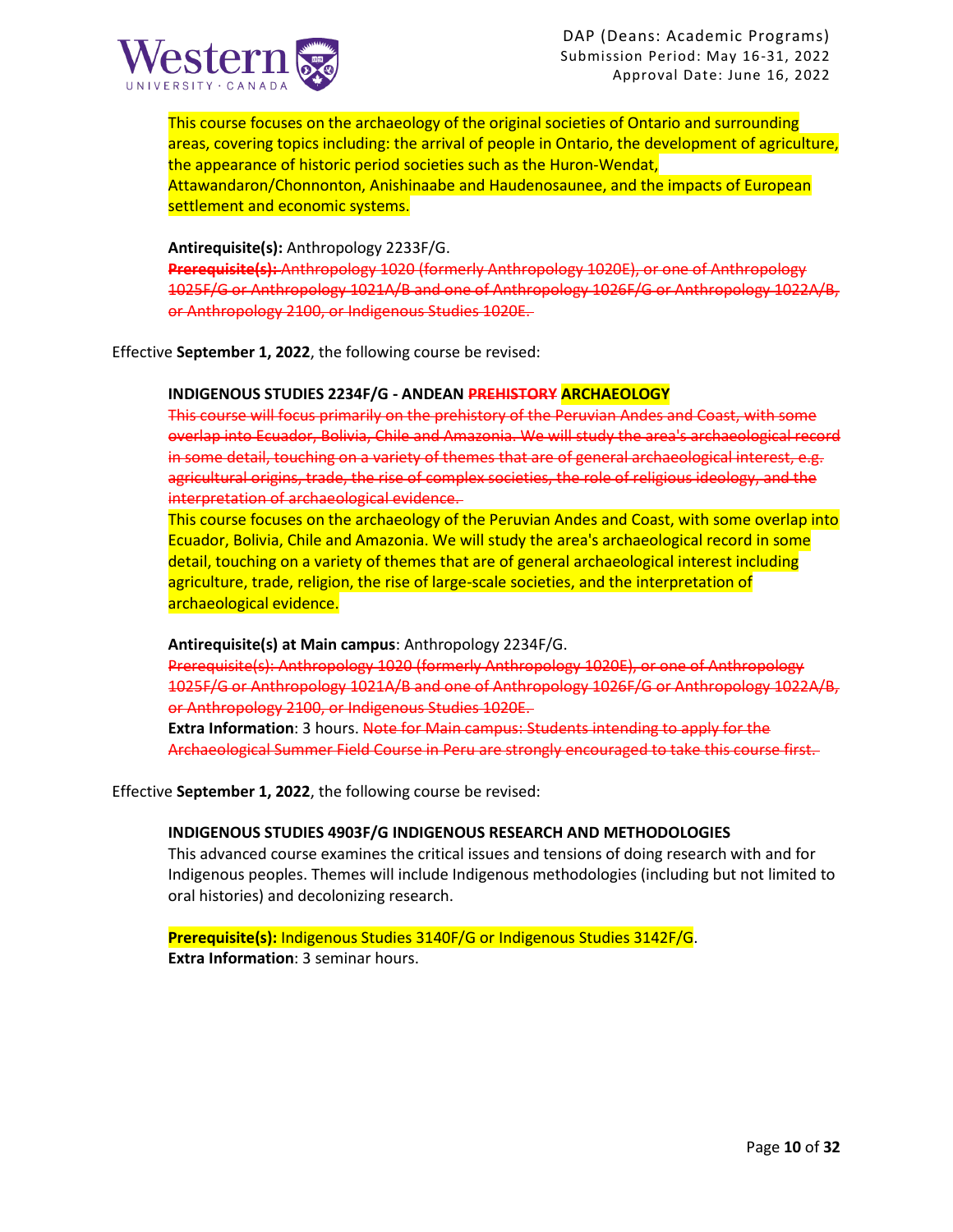

## **MANAGEMENT AND ORGANIZATIONAL STUDIES**

Effective **September 1, 2022**, the following course be introduced:

## **MANAGEMENT AND ORGANIZATIONAL STUDIES 4479A/B – BUSINESS ETHICS & SUSTAINABILITY**

The course will familiarize students with ethical issues in businesses and help them make socially responsible decisions. The course will provide students with the knowledge and tools necessary to identify, critically analyze and resolve ethical issues that they are likely to encounter as organizational members.

**Antirequisite(s):** MOS 4467A/B. Prerequisite(s): Enrolment in 3<sup>rd</sup> or 4<sup>th</sup> year of the BMOS program. **Extra Information:** 3 lecture hours, 0.5 course

## **POLITICAL SCIENCE**

Effective **September 1, 2022**, the following course be withdrawn:

### **POLITICAL SCIENCE 3334E - CONTEMPORARY POLITICAL THEORY**

Effective **September 1, 2022**, the following course be introduced:

### **POLITICAL SCIENCE 3534F/G - CONTEMPORARY ISSUES IN POLITICAL THEORY**

This course examines the most current and relevant issues political theorists are thinking about including gentrification, housing rights, historical injustice, sexism, climate change, affirmative action, and animal rights. The focus will be on developing an understanding of how to develop students' views of these matters.

**Antirequisite(s):** the former Political Science 3334E. **Prerequisite(s):** Political Science 2537F/G or Political Science 2237E. **Extra Information**: 2 lecture hours.

## **PSYCHOLOGY**

Effective **September 1, 2022** the following be revised:

### **PSYCHOLOGY 2802F/G - RESEARCH METHODS IN PSYCHOLOGY II**

**Prerequisite(s):** At least 70% in Psychology 2801F/G. A minimum mark of 60% in both Data Science 1000A/B and 0.5 math course and special permission of the department.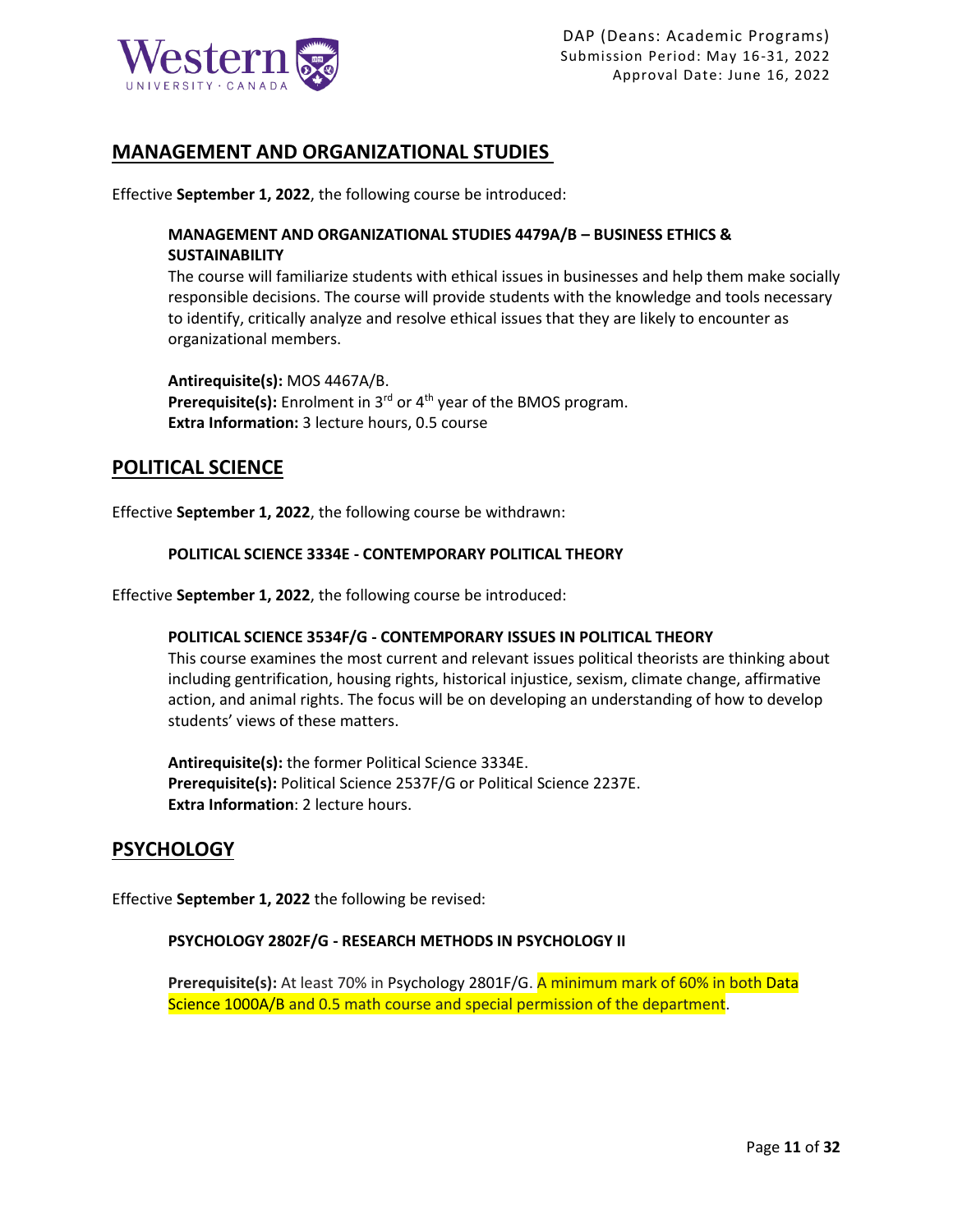

Effective **September 1, 2022** the following be revised:

### **PSYCHOLOGY 3317E - COMMUNITY PSYCHOLOGY**

**Prerequisite(s):** Psychology 2820E or Psychology 2800E and Psychology 2810. Registration in third or fourth year in any social science module. Registration is By special permission only and must be obtained from the course instructor in the Spring/Summer before the course begins in the Fall term.

## **Revisions to Established Programs/Modules**

# **HURON UNIVERSITY COLLEGE, KING'S UNIVERSITY COLLEGE, FACULTY OF SOCIAL SCIENCE**

**JEWISH STUDIES** *(jointly offered modules)*

Effective **September 1, 2022**, the following module be revised: **MINOR IN JEWISH STUDIES**

### **Module**

**…**

4.0 courses:

**0.5 course** from **Ideas - Classical and Modern Jewish Thought**: Jewish Studies 2792F/G, Jewish Studies 3792F/G, Jewish Studies 4792F/G; Philosophy 2665F/G, Philosophy 2667F/G; Religious Studies 2114A/B, Religious Studies 2163A/B, Religious Studies 2168A/B, Religious Studies 2169A/B, Religious Studies 2171A/B, Religious Studies 2204F/G, Religious Studies 2213F/G, Religious Studies 2259F/G, Religious Studies 2286F/G, Religious Studies 2320F/G, Religious Studies 2346F/G / Jewish Studies 2346F/G (if not taken to satisfy the requirements described earlier in the module), Religious Studies 2347F/G / Jewish Studies 2347F/G (if not taken to satisfy the requirements described earlier in the module), Religious Studies 2420A/B, Religious Studies 3020F/G, Religious Studies 3030F/G, Religious Studies 3175F/G, Religious Studies 3453F/G, Religious Studies 4040F/G.

**0.5 course** from any of the three categories listed above, Expressions, Experience, and Ideas.

*(no further changes)*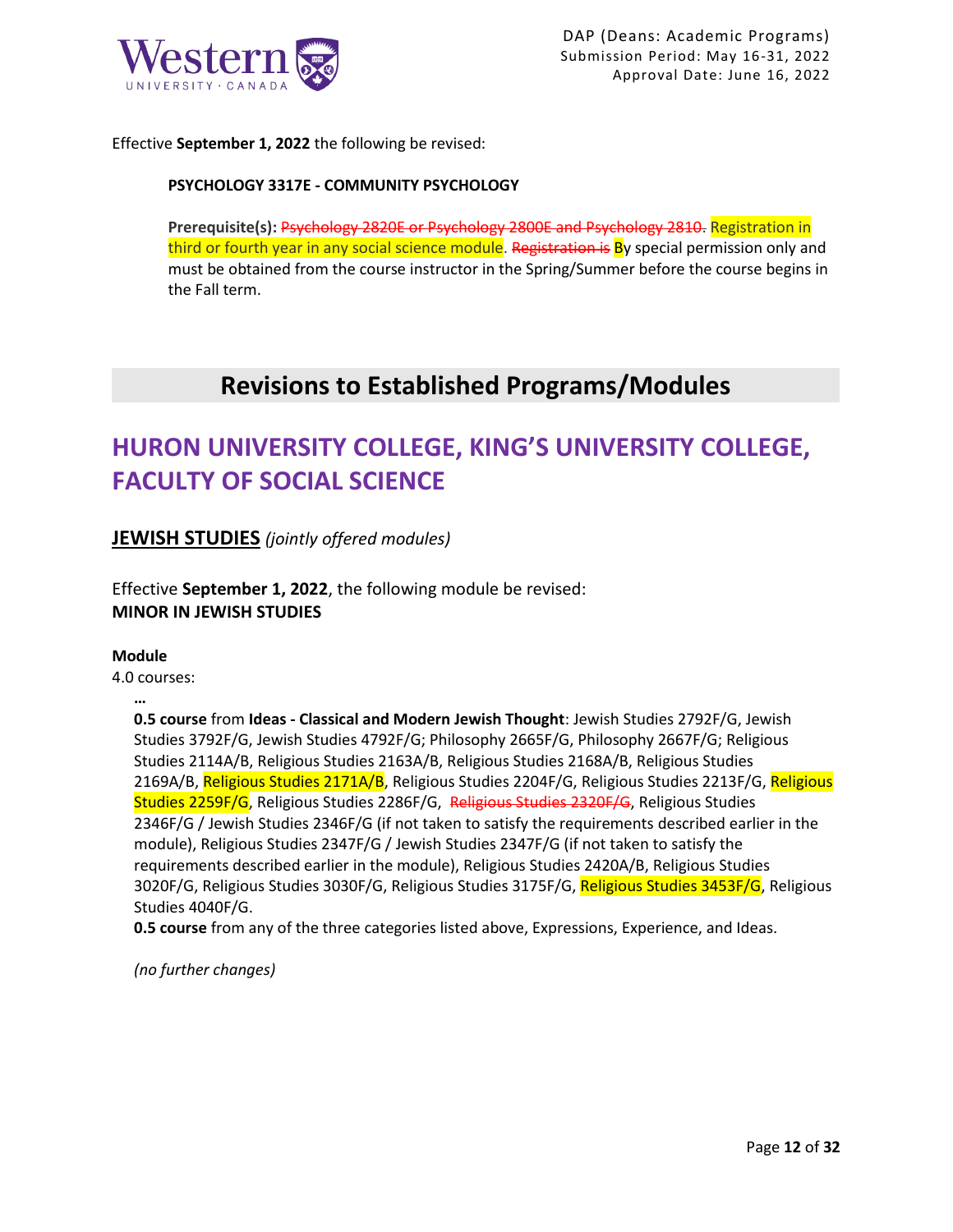

Effective **September 1, 2022**, the following module be revised: **MAJOR IN JEWISH STUDIES**

### **Module**

6.0 courses:

**… 3.0 courses** from the former Jewish Studies 2801F/G or the following three categories, including a minimum of 0.5 course from each category:

**Expressions** - Literature and Art: Film Studies 3316F/G (only if taken prior to September 2013); French 2211F/G; German 2141A/B; Hebrew 1020, Hebrew 1030, Hebrew 1040A/B, Hebrew 1041A/B, Hebrew 2200, Hebrew 2240A/B, Hebrew 2241A/B, Hebrew 3300 (if not taken to satisfy the requirements described earlier in the module); Jewish Studies 2790F/G, Jewish Studies 3790F/G, Jewish Studies 4790F/G, MIT 3931F/G; the former Women's Studies 2152A/B. **Experience** - History and Social Science: History 3807E, History 3808F/G, History 4426E; Jewish Studies 2791F/G, Jewish Studies 3791F/G, Jewish Studies 4791F/G; Political Science 3329F/G (only if taken prior to September 2015), Political Science 4409F/G; Religious Studies 3450F/G, the former History 3427E, the former History 3608F/G. **Ideas** - Classical and Modern Jewish Thought: Jewish Studies 1250F/G, Jewish Studies 2792F/G, Jewish Studies 3792F/G, Jewish Studies 4792F/G; Philosophy

2665F/G, Philosophy 2667F/G; Religious Studies 2114A/B, Religious Studies 2163A/B, Religious Studies 2168A/B, Religious Studies 2169A/B, Religious Studies 2171A/B, Religious Studies 2204F/G, Religious Studies 2213F/G, Religious Studies 2259F/G, Religious Studies 2286F/G, Religious Studies 2320F/G*,* Religious Studies 2346F/G / Jewish Studies 2346F/G (if not taken to satisfy the requirements described earlier in the module), Religious Studies 2347F/G / Jewish Studies 2347F/G (if not taken to satisfy the requirements described earlier in the module), Religious Studies 2420A/B, Religious Studies 3020F/G, Religious Studies 3030F/G, Religious Studies 3175F/G, Religious Studies 3453F/G, Religious Studies 4040F/G; or other courses in each category from a list maintained by the Faculty of Arts and Social Sciences at Huron University College.

*(no further changes)*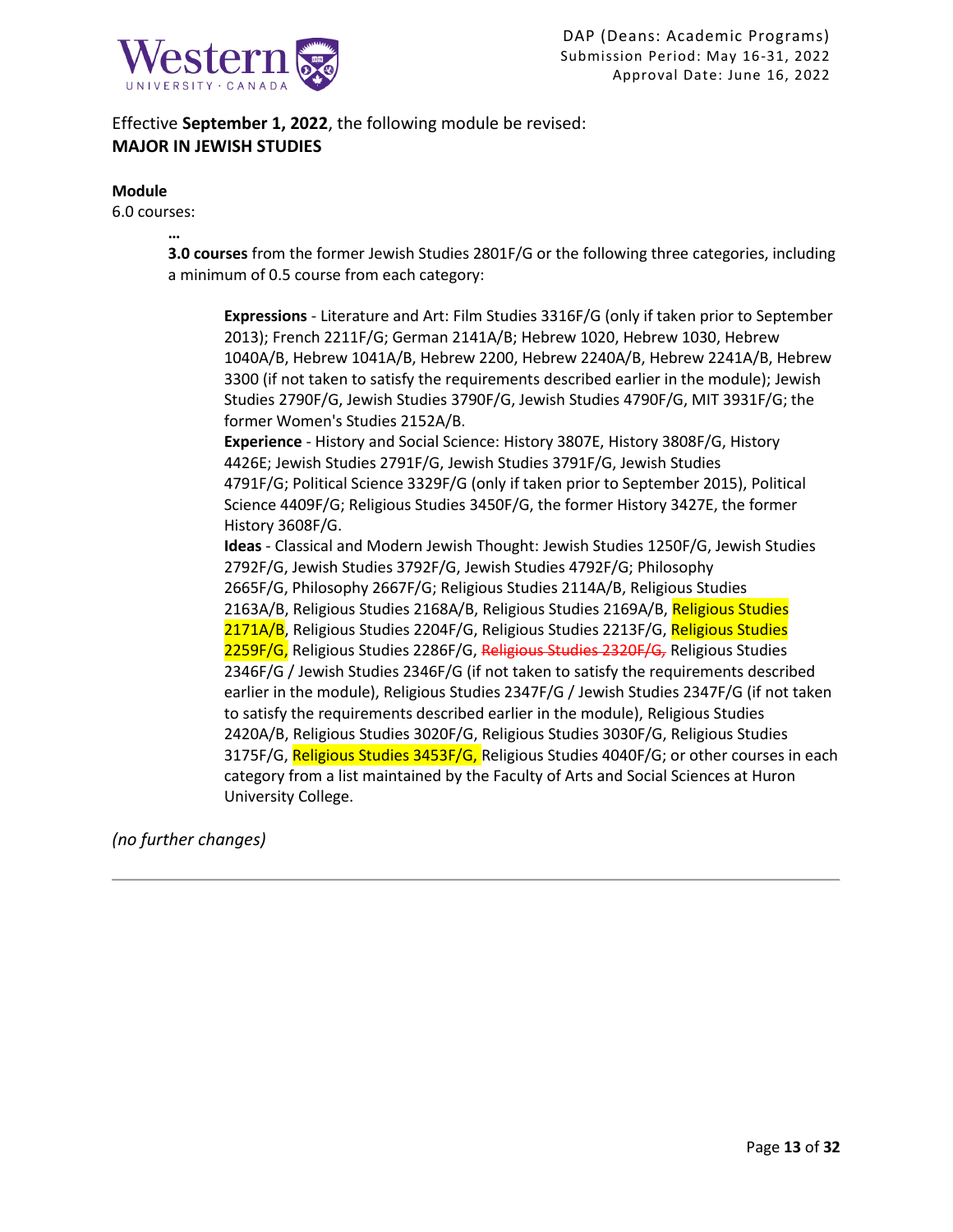

# **KING'S UNIVERSITY COLLEGE**

## **ENGLISH**

*The following module changes were submitted to DAP on November 26, 2021 but were tabled until the new subject area of American Sign Language was approved by Senate. This new subject was approved on January 21, 2022.*

Effective **September 1, 2022**, the following module be revised: **HONOURS SPECIALIZATION IN ENGLISH LANGUAGE AND LITERATURE**

## **Module**

10.0 courses:

1.0 course: English 2301E, or the former English 2307E (mandatory in Year 2). 1.0 course from: English 2401E, English 2501E, English 2601E, or the former English 2308E, the former English 2309E, the former English 2310E.

**2.0 courses** from: English 2301E, English 2401E, English 2501E, English 2601E, (or the former English 2307E, English 2308E, English 2309E, English 2310E).

**0.5 course:** English 2299F/G (mandatory in Year 2).

**0.5 course** taken in Year 2 from: English 2200F/G, English 2201F/G, English 2202F/G, English 2230F/G or the former English 2210F/G.

**0.5 course** from: English 2203F/G, (can be counted if the student gets 75% or higher), English 3200F/G, English 3201F/G, English 3206F/G, English 3209F/G, English 3261F/G, English 3891F/G, the former English 2220F/G, the former English 2240F/G, the former English 2250F/G.

**3.0 courses** with a minimum of 1.0 from each of groups A and B.

**Group A:** English 3300, English 3310, English 3318E, English 3319F/G, English 3328E, English 3329F/G, English 3339F/G, or the former English 3001, the former English 3012, the former English 3115E, the former English 3116E, the former English 3224E, the former English 3228F/G; English 3345E, English 3347E, English 3348F/G, English 3349F/G, or the former English 3334E, the former English 3335E, the former English 3336F/G;

**Group B:** English 3560E, English 3355E, English 3359F/G, English 3368E, English 3369F/G, or the former English 3444E, the former English 3445E, the former English 3446F/G; English 3376E, English 3377E, English 3378F/G, English 3379F/G, or the former English 3554E, the former English 3555E, the former English 3557F/G; English 3479F/G, English 3498E, English 3499F/G, or the former English 3665E, the former English 3667F/G, the former English 3668F/G; English 3579F/G, English 3599F/G, English 3669E, English 3679F/G, English 3680F/G, English 3698F/G, English 3700E, English 3702E, English 3774E, English 3775E, English 3776F/G, English 3884E, or the former English 3777F/G.

**0.5 course** from: American Sign Language 1030A/B, English 2262F/G, English 3556E, English 3776F/G, English 3998E, English 3999F/G, Western Thought and Civilization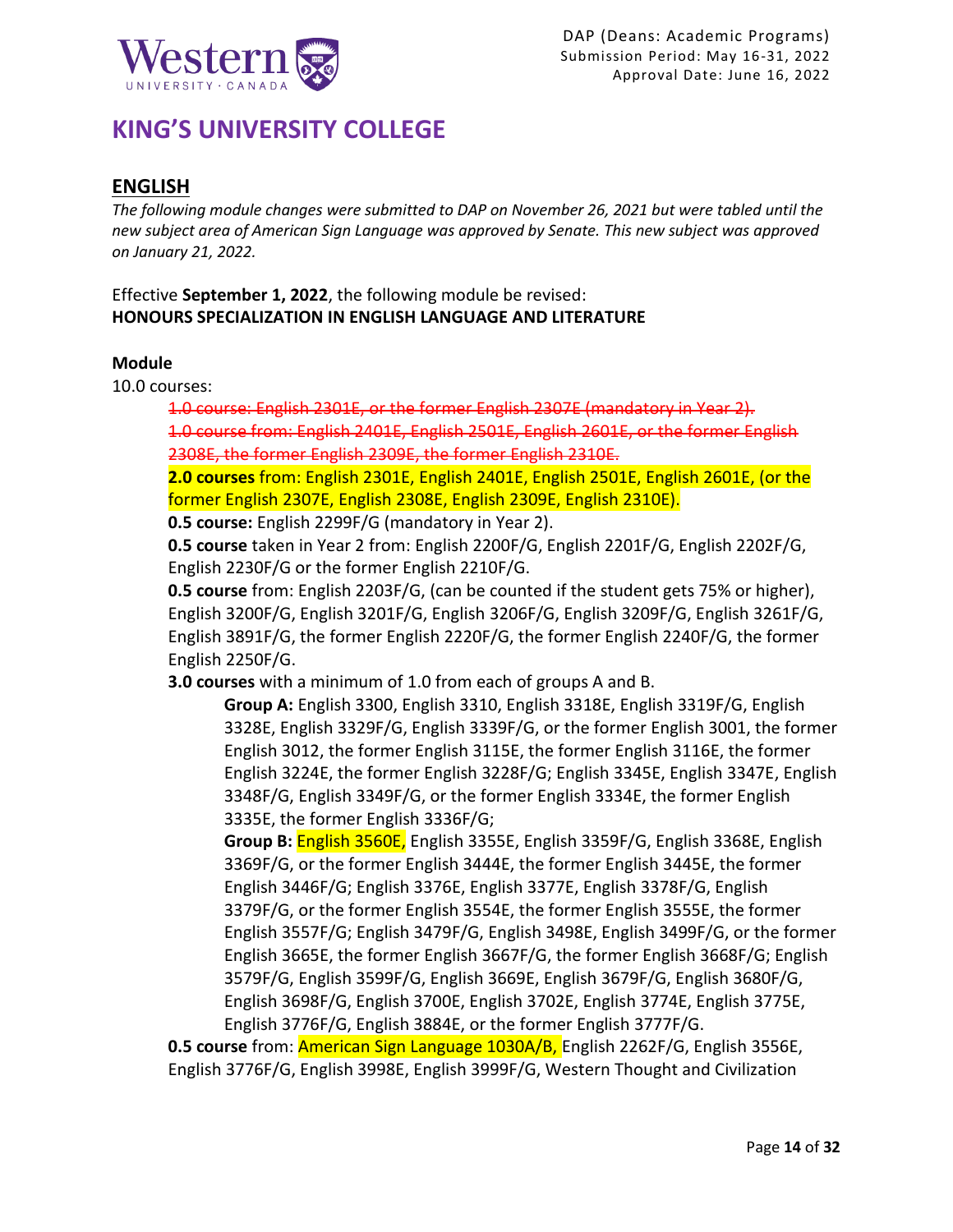

2901E, Western Thought and Civilization 3901F/G/Z, Western Thought and Civilization 4901F/G/Z, Speech 2001, Writing 2301F/G/Z.

**Note:** Students who have completed credits in a second-language may count 0.5 credits from those courses towards completion of these requirements.

**1.0 course** from: English 2400E, English 3560E, English 3330E, English 3338E, English 3490F/G, English 3556E or English 3776F/G, or the former English 2440E, the former English 3226E, the former English 3227E, the former English 3666F/G.

**1.0 course** from: English at the 4000 level.

**1.0 course** from: English essay course at the 2000 level or above.

**Note:** English 2017 may not be counted toward the Honours Specialization in English. French or a second language is recommended for students intending to apply to graduate schools or professional programs.

**Note:** Students may only count English 3560E and English 3776F/G once towards their module.

Effective **September 1, 2022**, the following module be revised: **MAJOR IN ENGLISH LANGUAGE AND LITERATURE**

## **Module**

6.0 courses:

**2.0 courses** from: English 2301E, English 2401E, English 2501E, English 2601E, (or the former English 2307E, English 2308E, English 2309E, English 2310E). **1.0 course**: English 2301E, or the former English 2307E (Mandatory in Year 2).

**0.5 course**: English 2299F/G (mandatory in Year 2).

**0.5 course** taken before fourth year from: English 2200F/G, English 2201F/G, English 2202F/G, English 2203F/G, English 3200F/G, English 3201F/G, English 3206F/G, English 3209F/G, English 3261F/G, English 3891F/G, or the former English 2210F/G, the former English 2220F/G, the former English 2240F/G, the former English 2250F/G. **1.0 course** from: English 2401E, English 2501E, English 2601E, or the former English

2308E, the former English 2309E, the former English 2310E.

**1.0 course** from: English 3300, English 3310, English 3318E, English 3319F/G, English 3328E, English 3329F/G, English 3330E, English 3338E, English 3339F/G, English 3345E, English 3347E, English 3348F/G, English 3349F/G, or the former English 3001, the former English 3012, the former English 3115E, the former English 3116E, the former English 3224E, the former English 3226E, the former English 3227E, the former English 3228F/G, the former English 3334E, the former English 3336F/G.

**1.0 course** from: English 2239E, English 2262F/G, English 3210F/G, English 3560E, English 3355E, English 3359F/G, English 3368E, English 3369F/G, English 3376E, English 3377E, English 3378F/G, English 3379F/G, English 3479F/G, English 3490F/G, English 3498E, English 3556E, English 3579F/G, English 3599F/G, English 3669E, English 3679F/G, English 3680F/G, English 3698F/G, English 3699F/G, English 3700E, English 3702E, English 3774E, English 3775E, English 3776F/G, English 3884E, English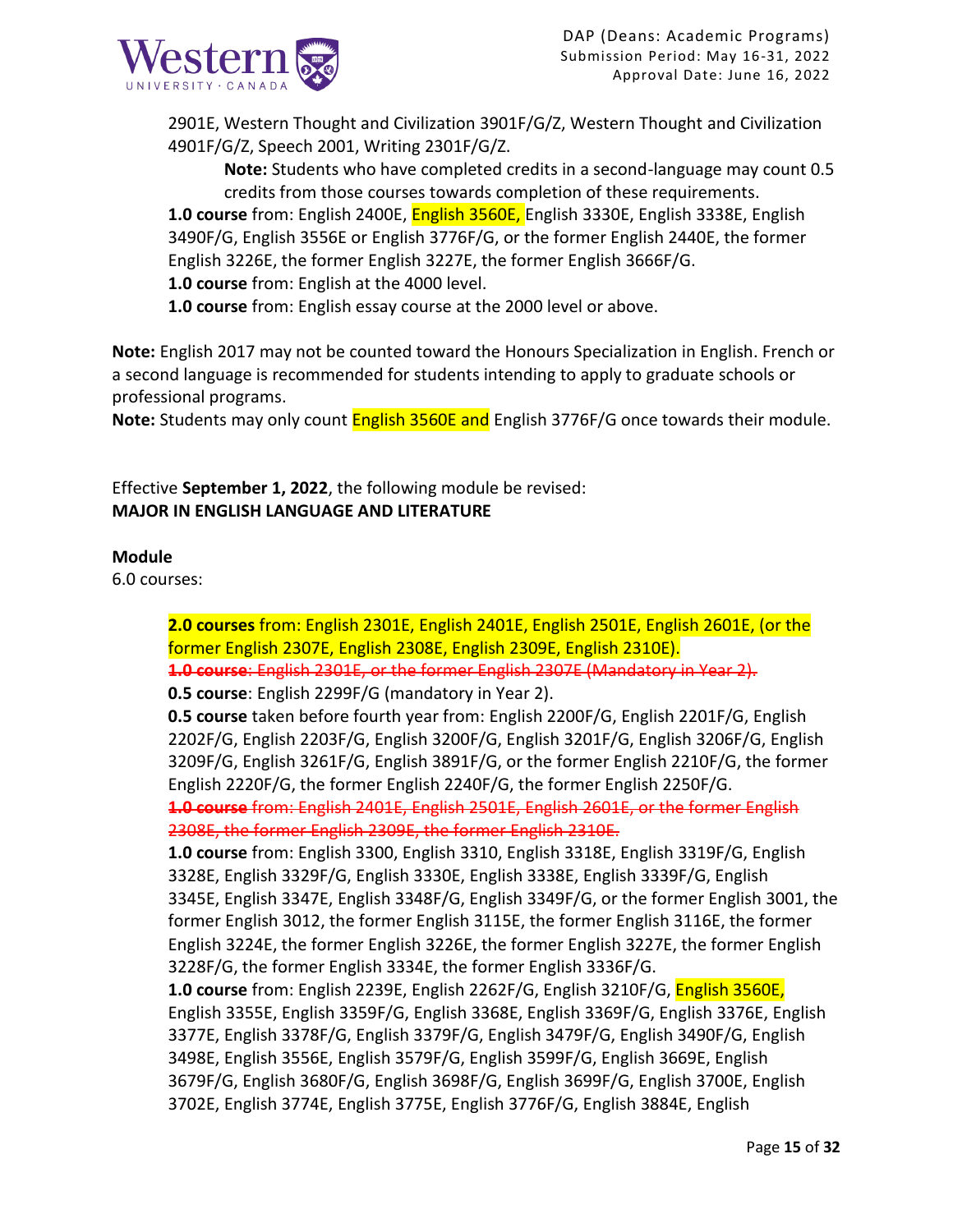

3998E, English 3999F/G or the former English 3444E, the former English 3445E, the former English 3446F/G, the former English 3554E, the former English 3555E, the former English 3557F/G, the former English 3665E, the former English 3666F/G, the former English 3667F/G, the former English 3777F/G, the former English 3882F/G. **1.0 course** from: English essay course at the 2000 level or above.

**Note:** English 2017 may not be counted toward the Major in English. French or a second language is recommended for students intending to apply to graduate schools or professional programs.

Effective **September 1, 2022**, the following module be revised: **SPECIALIZATION IN ENGLISH LANGUAGE AND LITERATURE**

## **Module**

9.0 courses:

1.0 course: English 2301E, or the former English 2307E (Mandat 1.0 course from: English 2401E, English 2501E, English 2601E or the 2308E, the former English 2309E, the former English 2310E.

**2.0 courses** from: English 2301E, English 2401E, English 2501E, English 2601E, (or the former English 2307E, English 2308E, English 2309E, English 2310E).

**0.5 course**: English 2299F/G (mandatory in Year 2).

**0.5 course** taken in Year 2 from: English 2200F/G, English 2201F/G, English 2202F/G, English 2230F/G or the former English 2210F/G.

**0.5 course** from: English 2203F/G, (can be counted if the student gets 75% or higher), English 3200F/G, English 3201F/G, English 3206F/G, English 3209F/G, English 3261F/G, English 3891F/G, the former English 2220F/G, the former English 2240F/G, the former English 2250F/G.

**3.0 courses** with a minimum of 1.0 from each of groups A and B.

**Group A:** English 3300, English 3310, English 3318E, English 3319F/G, English 3328E, English 3329F/G, English 3339F/G, or the former English 3001, the former English 3012, the former English 3115E, the former English 3116E, the former English 3224E, the former English 3228F/G; English 3345E, English 3347E, English 3348F/G, English 3349F/G, or the former English 3334E, the former English 3335E, the former English 3336F/G;

**Group B:** English 3560E, English 3355E, English 3359F/G, English 3368E, English 3369F/G, or the former English 3444E, the former English 3445E, the former English 3446F/G; English 3376E, English 3377E, English 3378F/G, English 3379F/G, or the former English 3554E, the former English 3555E, the former English 3557F/G; English 3479F/G, English 3498E, English 3499F/G, or the former English 3665E, the former English 3667F/G, the former English 3668F/G; English 3579F/G, English 3599F/G, English 3669E, English 3679F/G, English 3680F/G, English 3698F/G, English 3700E, English 3702E, English 3774E, English 3775E, English 3776F/G, English 3884E, or the former English 3777F/G.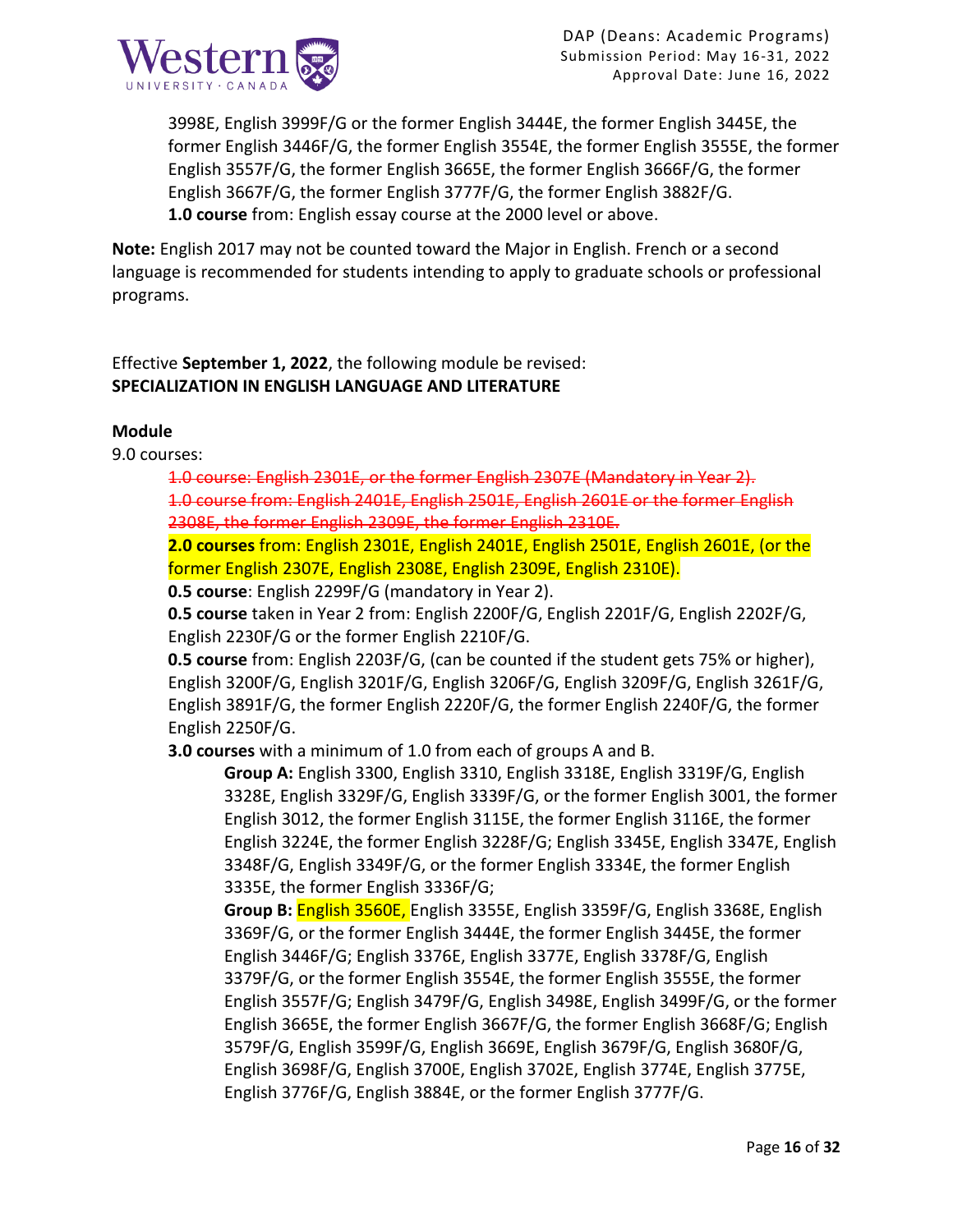

**0.5 course** from: American Sign Language 1030A/B, English 2262F/G, English 3556E, English 3776F/G, English 3998E, English 3999F/G, Western Thought and Civilization 2901E, Western Thought and Civilization 3901F/G/Z, Western Thought and Civilization 4901F/G/Z, Speech 2001, Writing 2301F/G/Z.

**Note:** Students who have completed credits in a second-language may count 0.5 credits from those courses towards completion of these requirements.

**1.0 course** from: English 2400E, English 3560E, English 3330E, English 3338E, English 3490F/G, English 3556E, or English 3776F/G, or the former English 2420E, the former English 2440E, the former English 3226E, the former English 3227E, the former English 3666F/G.

**1.0 course** from: English essay course at the 2000 level or above.

**Note:** English 2017 may not be counted toward the Specialization in English. French or a second language is recommended for students intending to apply to graduate schools or professional programs.

**Note:** Students may only count English 3560E and English 3776F/G once towards their module.

Effective **September 1, 2022**, the following module be revised: **MINOR IN ENGLISH FOR TEACHERS**

## **Module**

5.0 courses:

**1.0 course** from: English 3330E, or the former English 3227E.

**1.0 course** from: English 2038E, English 2060E, English 2501E, English 3560E, English 3579F/G, English 3680F/G, English 3774E, English 3775E, or the former English 2309E, the former English 3777F/G.

**1.0 course** from: English 2033E, English 2071F/G, English 2072F/G, English 2110E, English 2730F/G, English 2735F/G, or the former English 2500E. (English 2033E is recommended for teaching Primary to Intermediate grades and English 2110E for Intermediate to Senior levels).

**1.0 course** from: English 2239E, English 2301E, English 2401E, English 2601E, or the former English 2307E, the former English 2308E, the former English 2310E.

**1.0 course** from: English at the 2000 level or above. (Students may substitute 0.5 course in Writing towards this requirement).

**Note:** English 2017 and Speech 2001 may not be counted toward the Minor in English for Teachers.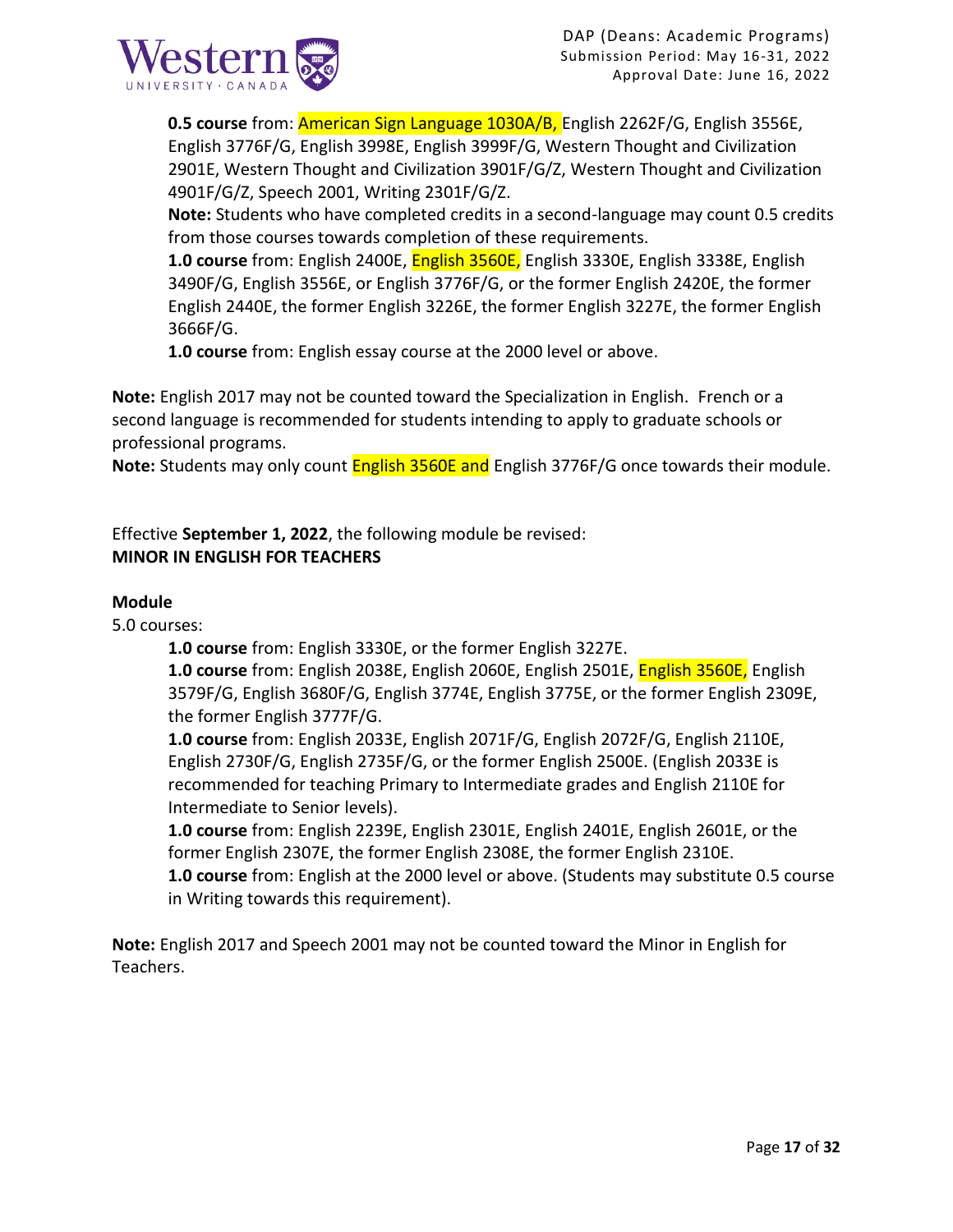

Effective **September 1, 2022**, the following module be revised: **MINOR IN ENGLISH LANGUAGE AND LITERATURE**

### **Module**

4.5 courses:

**0.5 course** from: English 2202F/G, English 2510F/G.

**1.0 course** from: English 2033E, English 2071F/G, English 2072F/G, English 2073F/G, English 2074F/G, English 2203F/G, English 2110E, English 2600F/G, English 2730F/G, English 2735F/G, or the former English 2220F/G, the former English 2261F/G, the former English 2500E.

**1.0 course** from: English 2400E, English 3560E, English 3330E, English 3338E, English 3490F/G, English 3556E, English 3776F/G, or the former English 2440E, the former English 3226E, the former English 3227E, the former English 3666F/G, the former English 2420E.

**1.0 course** from: English 2301E, English 3300, English 3310, English 3318E, English 3319F/G, English 3328E, English 3329F/G, English 3339F/G, English 3345E, English 3347E, English 3348F/G, English 3349F/G, or the former English 2307E, the former English 3001, the former English 3012, the former English 3115E, the former English 3116E, the former English 3224E, the former English 3228F/G, the former English 3334E, the former English 3335E, the former English 3336F/G.

**1.0 course** from: English 2239E, English 2262F/G, English 2401E, English 2501E, English 2601E, English 3560E, English 3355E, English 3359F/G, English 3368E, English 3369F/G, English 3680F/G, English 3700E, English 3702E, English 3376E, English 3377E, English 3378F/G, English 3379F/G, English 3479F/G, English 3498E, English 3499F/G, English 3579F/G, English 3599F/G, English 3669E, English 3774E, English 3775E, English 3679F/G, English 3884E, or the former English 2308E, the former English 2309E, the former English 2310E, the former English 3444E, the former English 3445E, the former English 3446F/G, the former English 3554E, the former English 3555E, the former English 3557F/G, the former English 3665E, the former English 3667F/G, the former English 3777F/G, the former English 3882F/G.

**Note:** Students may only count and English 3560E once towards their module.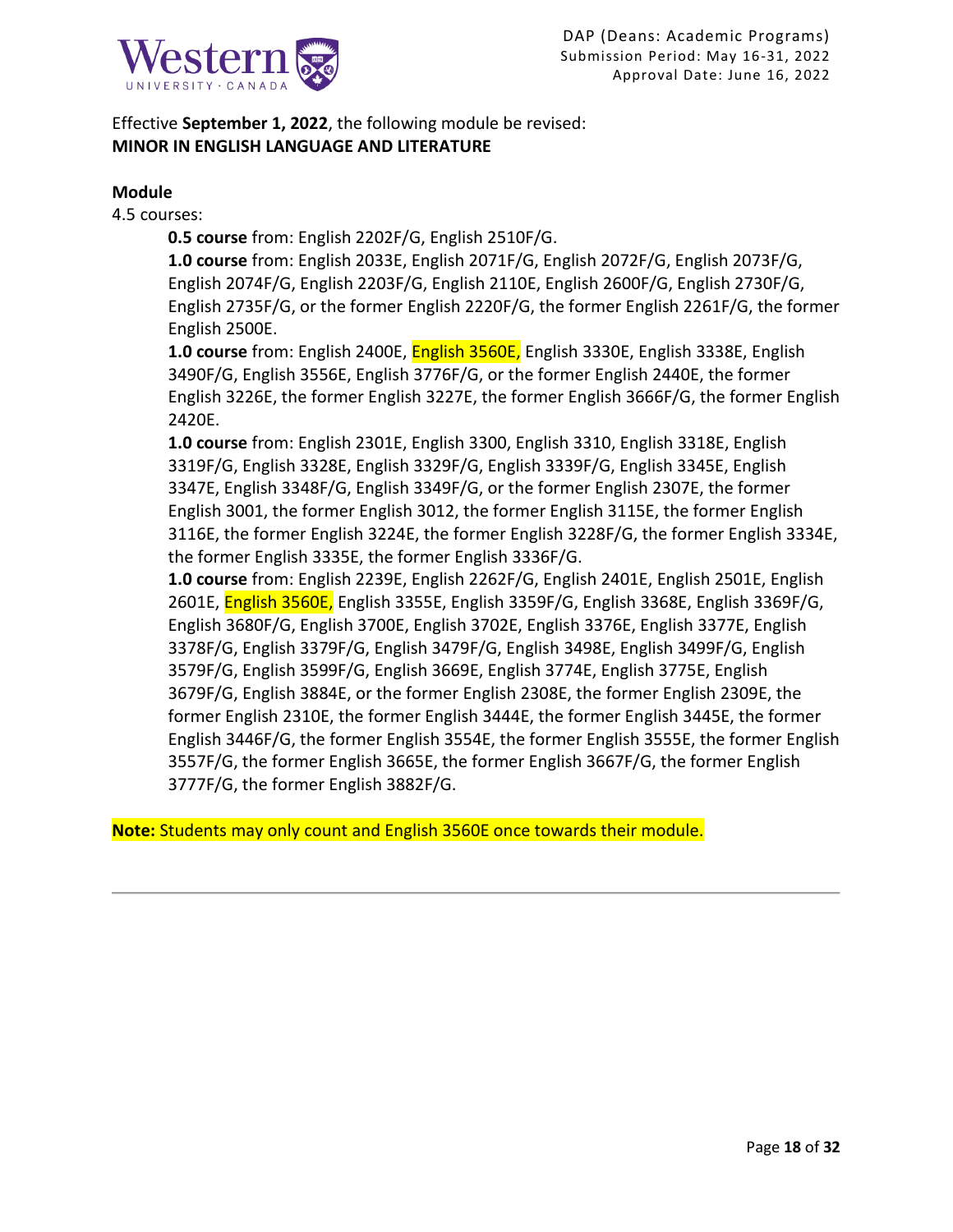

# **FACULTY OF ARTS AND HUMANITIES**

## **ENGLISH AND WRITING STUDIES**

Effective **September 1, 2022** the following admission requirements be revised: **MINOR IN POPULAR LITERATURE AND CULTURAL STUDIES**

### **Admission Requirements**

Completion of first-year requirements, including 1.0 from English 1020-1999 with a mark of at least 60%. Students should consult with the Department prior to admission.

Effective **September 1, 2022** the following admission requirements be revised: **MINOR IN GENERAL ENGLISH**

### **Admission Requirements**

Completion of first-year requirements, including 1.0 from English 1020-1999 with a mark of at least 60%. Students should consult with the Department prior to admission.

Effective **September 1, 2022** the following admission requirements be revised: **MINOR IN ENGLISH FOR TEACHERS**

### **Admission Requirements**

Completion of first-year requirements, including 1.0 from English 1020-1999 with a mark of at least 60%. Students should consult with the Department prior to admission.

## **FACULTY OF HEALTH SCIENCES**

## **KINESIOLOGY**

Effective **September 1, 2022** the following module requirements be revised: **HONOURS SPECIALIZATION IN KINESIOLOGY - BA Module**

9.5 courses:

**1.0 courses:** Kinesiology 2230A/B, Kinesiology 2241A/B (must be taken in second year). **1.0 course** from**:** Kinesiology 2900-2999.

**1.0 course** from**:** Kinesiology 2236A/B, Kinesiology 2250A/B, Kinesiology 2263F/G, Kinesiology 2276F/G, Kinesiology 2292F/G.

**0.5 course:** Kinesiology 2032A/B. Must be selected in second year.

**6.0 additional Kinesiology courses** at the 2000-level or above (non activity based), of which at least 1.0 course must be selected from: Kinesiology 2250A/B, Kinesiology 2263F/G, Kinesiology 2276F/G, Kinesiology 2292F/G, Kinesiology 3362F/G, Kinesiology 3378F/G, Kinesiology 3388A/B, Kinesiology 3463F/G, Kinesiology 3476F/G, Kinesiology 3490F/G, Kinesiology 4459A/B,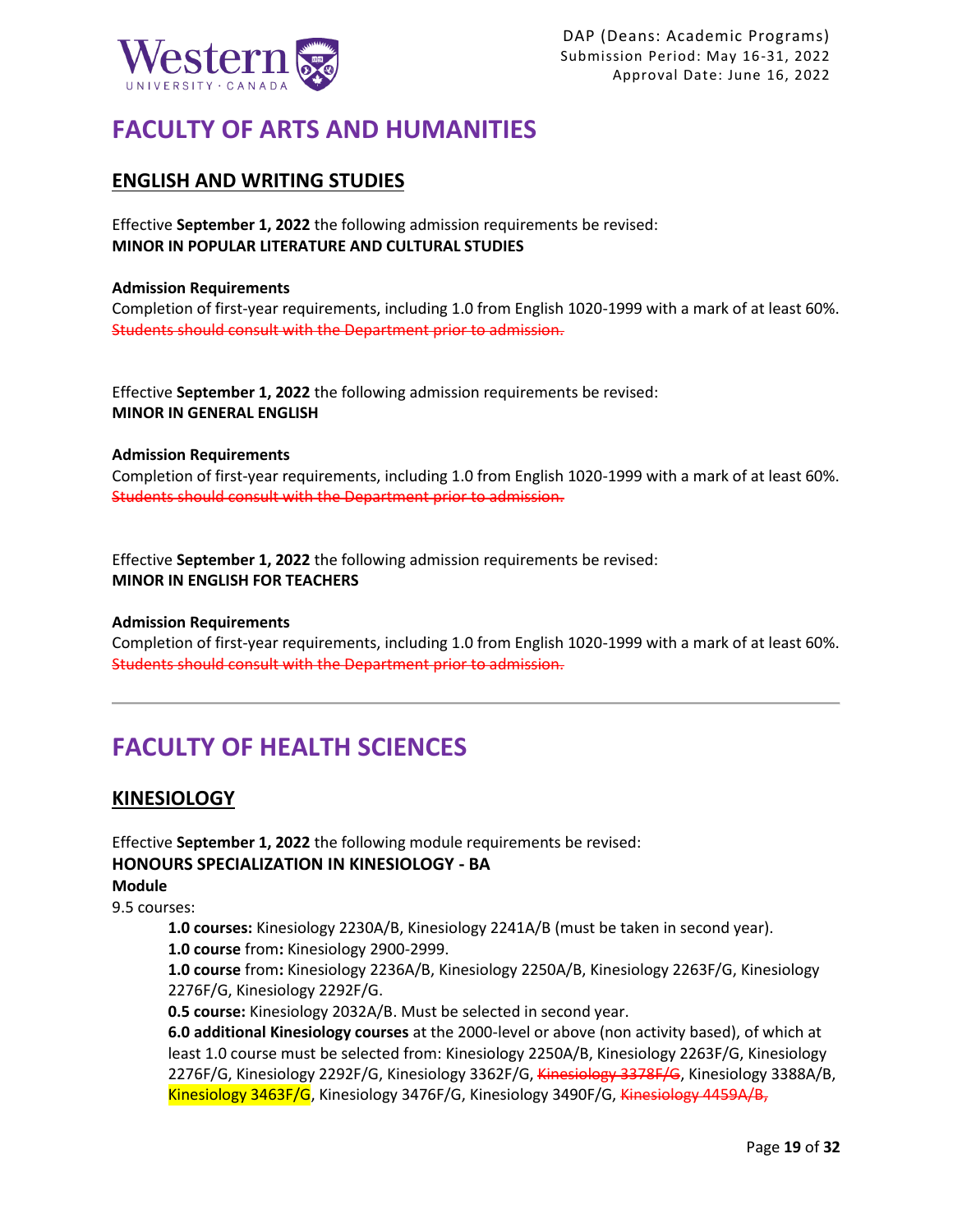

Kinesiology 4460F/G, Kinesiology 4259F/G, Kinesiology 4276F/G, Kinesiology 4465F/G, Kinesiology 4498A/B, the former Kinesiology 3363A/B, the former Kinesiology 3390F/G.

For module planning guide go to the School of Kinesiology website: http://www.uwo.ca/fhs/kin/

**Note:** All students must complete a Statistics course as a corequisite to Kinesiology 2032A/B. **Note:** All Honours Specialization modules in Kinesiology require the successful completion of at least 1.0 4000-level Kinesiology credits prior to graduation.

**Note:** A maximum of 12.5 Kinesiology Credits may be taken in any Honours Specialization degree or module.

Effective **September 1, 2022** the following module requirements be revised: **HONOURS SPECIALIZATION IN KINESIOLOGY - BSc**

### **Module**

9.0 courses:

- **1.0 course**: Kinesiology 2230A/B, Kinesiology 2241A/B (must be taken in second year).
- **1.0 course** from: Kinesiology 2900 2999.
- **0.5 course**: Kinesiology 2032A/B must be selected in second year.
- **0.5 course** in Kinesiology at the 2000 level (non activity based).
- **0.5 course** from: Kinesiology 3341A/B, Kinesiology 3343A/B, Kinesiology 3353A/B.
- **1.0 course:** Kinesiology 3330F/G, Kinesiology 3337A/B.

**1.0 course** from: Kinesiology 3343A/B, Kinesiology 3353A/B, Kinesiology 4430F/G, Kinesiology 4432A/B, Kinesiology 4433A/B, Kinesiology 4490E, Kinesiology 4520A/B, the former Kinesiology 4450A/B (not previously selected).

**3.5 additional Kinesiology courses** at the 2000 level or above (non activity based), of which 1.0 must be from: Kinesiology 2250A/B, Kinesiology 2263F/G, Kinesiology 2276F/G, Kinesiology 2292F/G, Kinesiology 3362F/G, Kinesiology 3378F/G, Kinesiology 3388A/B, Kinesiology 3463F/G, Kinesiology 3476F/G, Kinesiology 3490F/G, Kinesiology 4459A/B, Kinesiology 4460F/G, Kinesiology 4259F/G, Kinesiology 4276F/G, Kinesiology 4465F/G, Kinesiology 4498A/B.

For module planning guide go to the School of Kinesiology website: http://www.uwo.ca/fhs/kin/ **Notes:**

**1.** Students in this module must select four full or equivalent science options from the 2100 level or above.

**2.** Up to 1.0 of the 4.0 Science credits may be at the 1000-level, from the following list:

Biology 1001A or Biology 1201A and Biology 1002B or Biology 1202B;

Chemistry 1301A/B and Chemistry 1302A/B;

Calculus 1000A/B, Calculus 1301A/B, Calculus 1500A/B, Calculus 1501A/B, Applied Mathematics 1201A/B, Mathematics 1120A/B, Mathematics 1225A/B, Mathematics 1228A/B, Mathematics 1229A/B, Mathematics 1600A/B, Statistical Sciences 1024A/B, Data Science 1000A/B;

Physics 1101A/B, or 1201A/B or the former Physics 1028A/B or the former Physics 1301A/B or Physics 1501A/B and Physics 1102A/B, or 1202A/B or the former Physics 1029A/B or the former Physics 1302A/B or Physics 1502A/B.

**3.** Up to 2.0 of the 4.0 Science credits may be taken from the following list of Kinesiology courses (not previously selected). Kinesiology 3339A/B, Kinesiology 3341A/B, Kinesiology 3343A/B, Kinesiology 3347A/B, Kinesiology 3353A/B, Kinesiology 3360A/B, Kinesiology 3480A/B, Kinesiology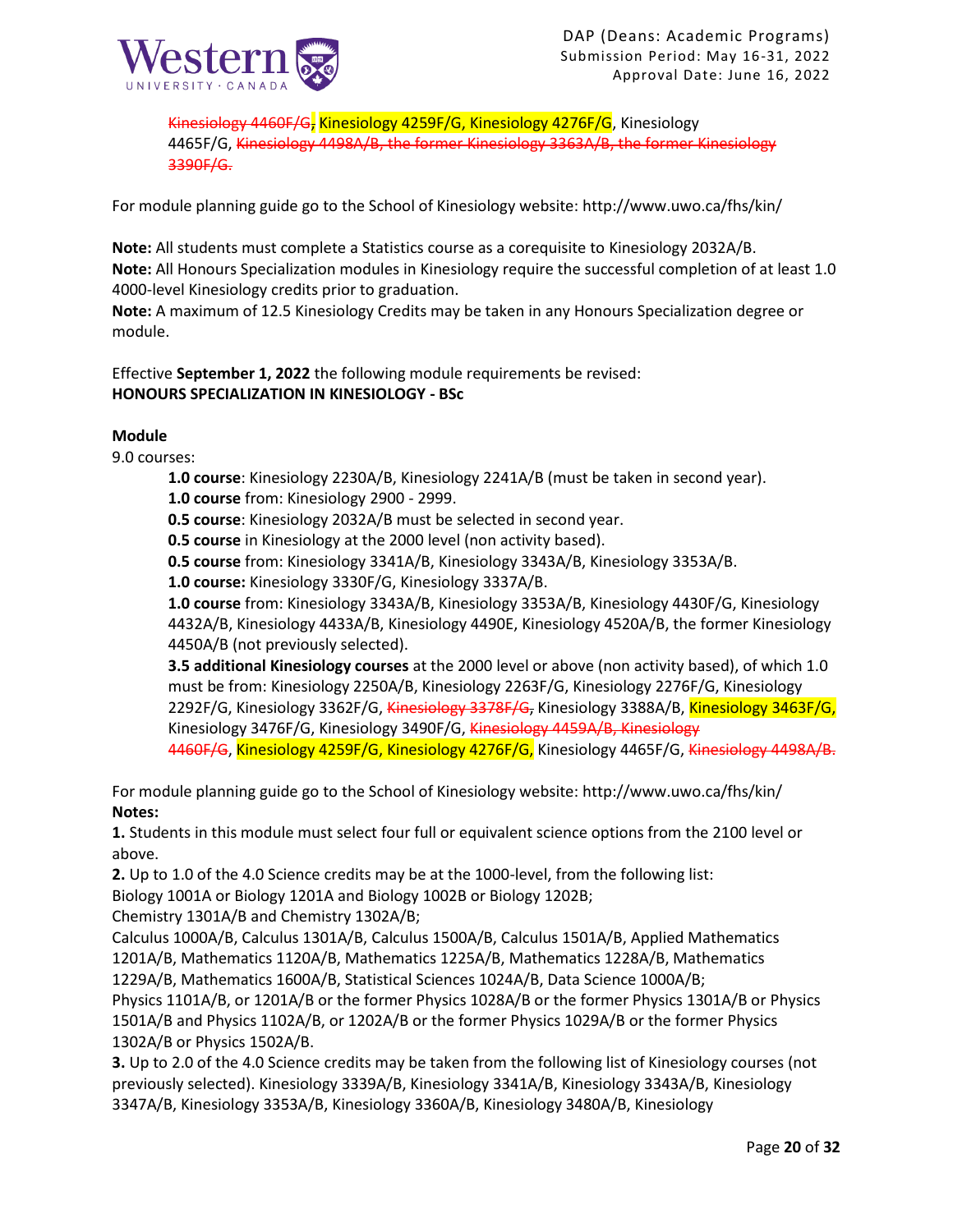

4420A/B, Kinesiology 4430F/G, Kinesiology 4432A/B, Kinesiology 4434A/B, Kinesiology 4480A/B, Kinesiology 4490E, Kinesiology 4520A/B.

**4**. Kinesiology students graduating with the Honours Bachelor of Science Degree Honours Specialization in Kinesiology are recognized as having met the University graduation policies pertaining to Science course requirements.

**5.** All students must complete a Statistics course as a co-requisite to Kinesiology 2032A/B.

**6**. All Honours Specialization modules in Kinesiology require the successful completion of at least 1.0 4000-level Kinesiology credits prior to graduation.

**7.** A maximum of 12.5 Kinesiology Credits may be taken in any Honours Specialization degree or module.

Effective **September 1, 2022** the following module requirements be revised: **MAJOR IN KINESIOLOGY**

### **Module**

6.5 courses:

**1.0 courses**: Kinesiology 2230A/B, Kinesiology 2241A/B (must be taken in second year). **1.0 course** from: Kinesiology 2900-2999.

**1.0 course** from: Kinesiology 2236A/B, Kinesiology 2250A/B, Kinesiology 2263F/G, Kinesiology 2276F/G, Kinesiology 2292F/G, Kinesiology 2298A/B, Dance 2270A/B.

**0.5 course**: Kinesiology 2032A/B must be taken in second year.

**3.0 additional** Kinesiology courses at the 2000 level or 3000 level (non activity based), of which 1.0 must be selected from: Kinesiology 2250A/B, Kinesiology 2263F/G, Kinesiology

2276F/G, Kinesiology 2292F/G, Kinesiology 2298A/B, Kinesiology 3362F/G, Kinesiology

3378F/G, Kinesiology 3388A/B, Kinesiology 3398F/G, Kinesiology 3399F/G, Kinesiology

3463F/G, Kinesiology 3476F/G, Kinesiology 3490F/G, Dance 2270A/B, Dance 3371A/B, Dance 3372A/B.

For module planning guide go to the School of Kinesiology website: http://www.uwo.ca/fhs/kin/ **Note**: All students must complete a Statistics course as a corequisite to Kinesiology 2032A/B.

## **FACULTY OF SOCIAL SCIENCES**

## **ECONOMICS**

Effective September 1, 2022 the following program be revised: **HBA/HONOURS SPECIALIZATION IN POLITICS, PHILOSOPHY AND ECONOMICS - ECONOMICS CONCENTRATION (PPE-E)**

**HONOURS SPECIALIZATION IN POLITICS, PHILOSOPHY AND ECONOMICS - ECONOMICS CONCENTRATION (PPE-E)/ HBA**

### **Module/Program Information**

**Year 1** *(no changes)*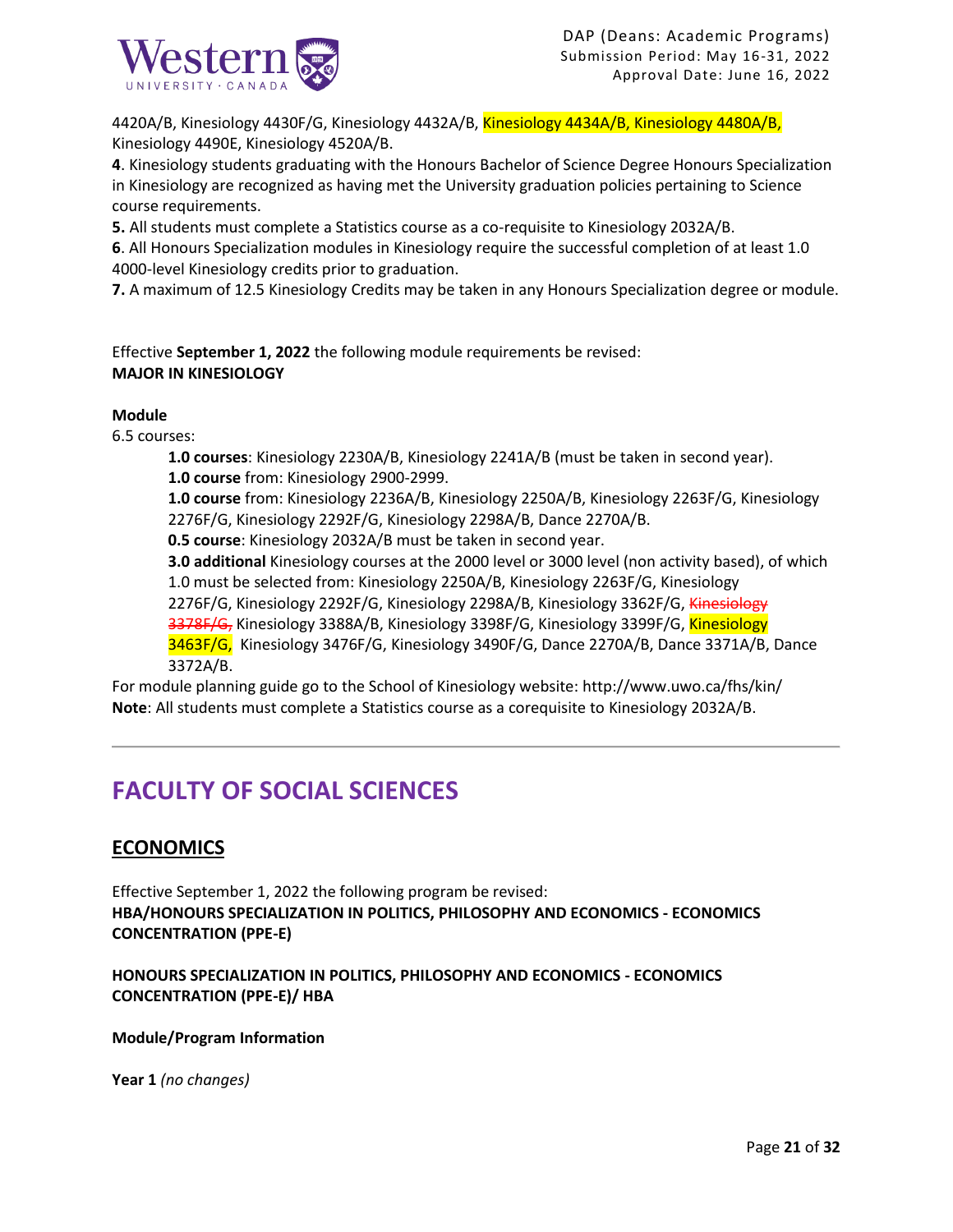

### **Year 2**

5.0 courses:

**0.5 course**: Politics, Philosophy, and Economics 2200F/G. **2.0 courses**: Economics 2222A/B, Economics 2223A/B, Economics 2260A/B, Economics 2261A/B. **1.0 course** from the following: **1.0 course**: Political Science 2325F/G and Political Science 2537F/G. **1.0 course** from: Philosophy 2700F/G (recommended), Philosophy 2200F/G, Philosophy 2202F/G or and Philosophy 2500F/G **1.0 course**: Business Administration 2257. **0.5 additional course.**

**Year 3 (HBA1)** *(no changes)*

**Years 4 and 5**: **HBA Requirements (Requirements can be taken over Year 4 or 5, except Business Administration 4569 must be taken in Year 4).** *(no changes)*

**Years 4 and 5**: **PPE-E Requirements (Requirements can be taken over Year 4 or 5, except PPE 4100E must be taken in Year 5).**

5.5 courses:

**1.0 course**: Politics, Philosophy, and Economics 4100E. The remaining **1.0 course** from the following:

**1.0 course**: Political Science 2325F/G and Political Science 2537F/G.

**1.0 course** from: Philosophy 2700F/G (recommended), Philosophy 2200F/G, Philosophy 2202F/G or and Philosophy 2500F/G.

**3.5 courses** numbered 2200 or higher from at least two of the three PPE disciplines (Philosophy, Political Science, and Economics).

At least 2.0 of these 3.5 courses must be numbered 3000 and higher. Students are advised to consider taking Economics 2220A/B and Economics 2221A/B in Year 4 as many 3000-level Economics courses require them as prerequisites.

**Note:** Students must take a 0.5 course overload in each of Year 4 and Year 5.

…

Effective **September 1, 2022** the following module be revised: **HONOURS SPECIALIZATION IN ECONOMICS**

### **Module**

9.0 courses:

**3.0 courses** normally taken in second year: Economics 2220A/B, Economics 2221A/B, Economics 2222A/B, Economics 2223A/B, Economics 2260A/B, Economics 2261A/B.\*

**1.0 course** normally taken in third year: Economics 3320A/B, Economics 3382A/B.

**1.0 course** in Economics at the 2200 or 3000 level with an F/G designation, normally taken in third year.

**1.5 courses** normally taken in fourth year: Economics 3388A/B, Economics 4400E.

**2.5 additional courses from:** Economics at the 3000 level\*\*, Epidemiology 4615B.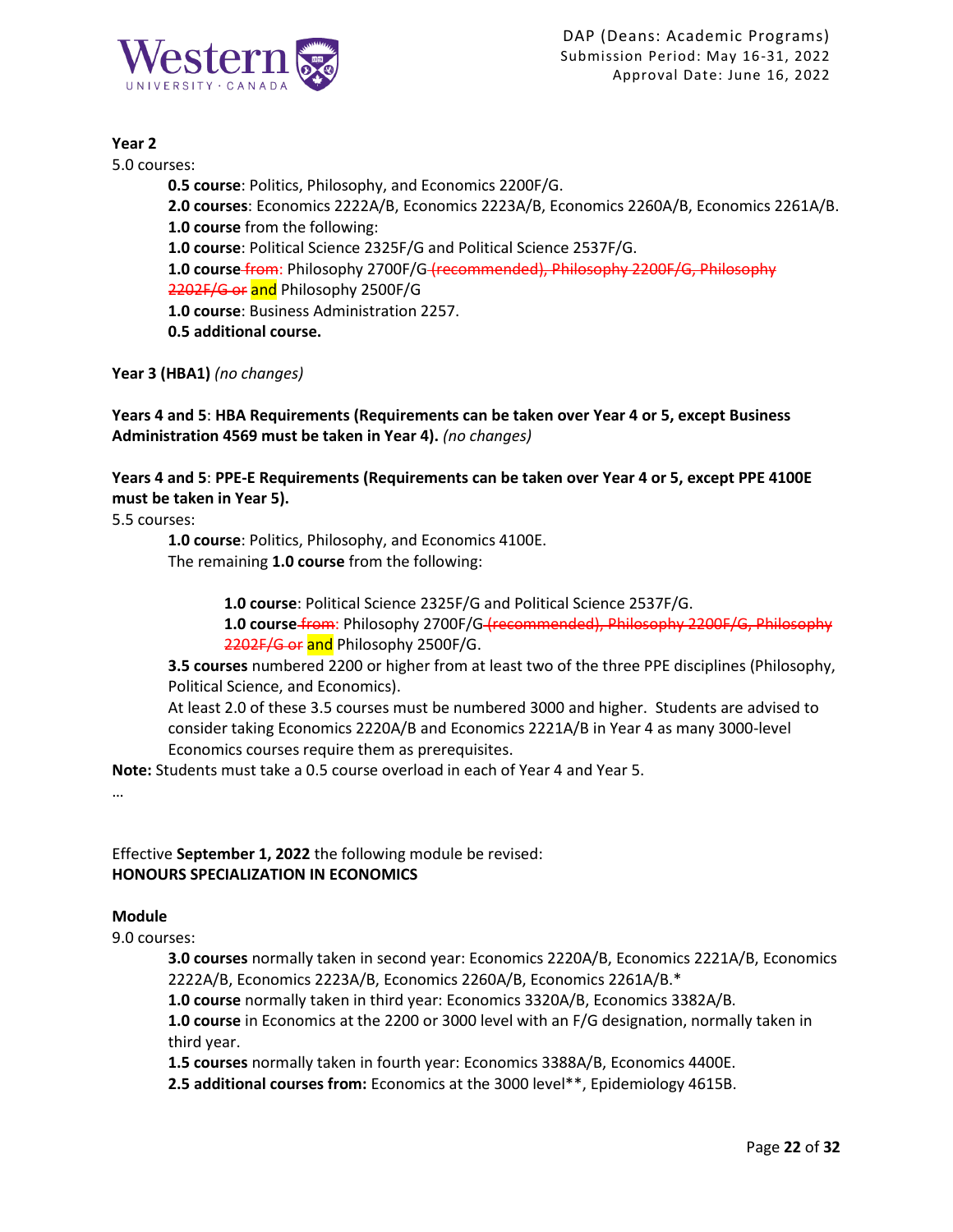

\*Students who have taken a full or half course in introductory statistics at the 2100 level or higher in the Department of Statistical and Actuarial Sciences can substitute that course for Economics 2222A/B towards the module requirements (exception: if the statistics course is being used in another module, no credit overlap is allowed, and students are required to replace Economics 2222A/B with another 0.5 course in Economics at the 2200 level or higher). Students who have completed any other introductory statistics course listed as an anti-requisite to Economics 2222A/B must replace Economics 2222A/B with 0.5 course in Economics at the 2200 or 3000 level.

Students who have taken Statistical Sciences 3859A/B starting from the fall term of 2019 and onwards can substitute that course for Economics 2223A/B towards the modular requirements (exception: if the statistics course is being used in another module, no credit overlap is allowed, and students are required to replace Economics 2223A/B with another 0.5 course in Economics at the 2200 level or higher).

\*\*Students who are not counting Economics 3310A/B towards their module may substitute up to 1.0 course from the following list toward this requirement: Calculus 2502A/B, Calculus 2503A/B; any Mathematics course numbered 2100 or higher; Applied Mathematics 2402A/B, or the former Differential Equations 2402A, Applied Mathematics 2811A/B, the former Applied Mathematics 2813B, Applied Mathematics 3811A/B, Applied Mathematics 3813A/B, Applied Mathematics 3815A/B, the former Applied Mathematics 3911F/G, the former Applied Mathematics 4353B, Numerical and Mathematical Methods 4613A/B or the former Applied Mathematics 4613A/B, Numerical and Mathematical Methods 4617A/B or the former Applied Mathematics 4617A/B, Applied Mathematics 4815A/B, Numerical and Mathematical Methods 4817A/B or the former Applied Mathematics 4817A/B<sub>a</sub>nd Financial Modelling 3817A/B<sub>7</sub>, Statistical Sciences 2503A/B, Statistical Sciences 2864A/B, Statistical Sciences 3657A/B, and Statistical Sciences 3858A/B.

*(no further changes)*

## Effective **September 1, 2022** the following module be revised: **HONOURS SPECIALIZATION IN POLITICS, PHILOSOPHY AND ECONOMICS - ECONOMICS (PPE-E)**

### **Module**

9.0 courses:

**0.5 course**: Politics, Philosophy, and Economics 2200F/G (normally taken in the first year of the module).

**2.0 courses**: Economics 2222A/B, Economics 2223A/B, Economics 2260A/B, Economics 2261A/B\* (normally taken in the first year of the module).

**1.0 course**: Political Science 2325F/G and Political Science 2537F/G.

**1.0 course**: Philosophy 2700F/G (recommended), Philosophy 2200F/G, Philosophy 2202F/G or and-Philosophy 2500F/G

**1.0 course**: Politics, Philosophy, and Economics 4100E.

**3.5 courses** numbered 2200 or higher from at least two of the three PPE disciplines (Philosophy, Political Science, and Economics). At least 2.0 of these 3.5 courses must be numbered 3000 and higher. Students are advised to consider taking Economics 2220A/B and Economics 2221A/B in either their second or third year as many 3000-level Economics courses require them as prerequisites.

Students are advised to consult the Undergraduate Office in the Department of Economics for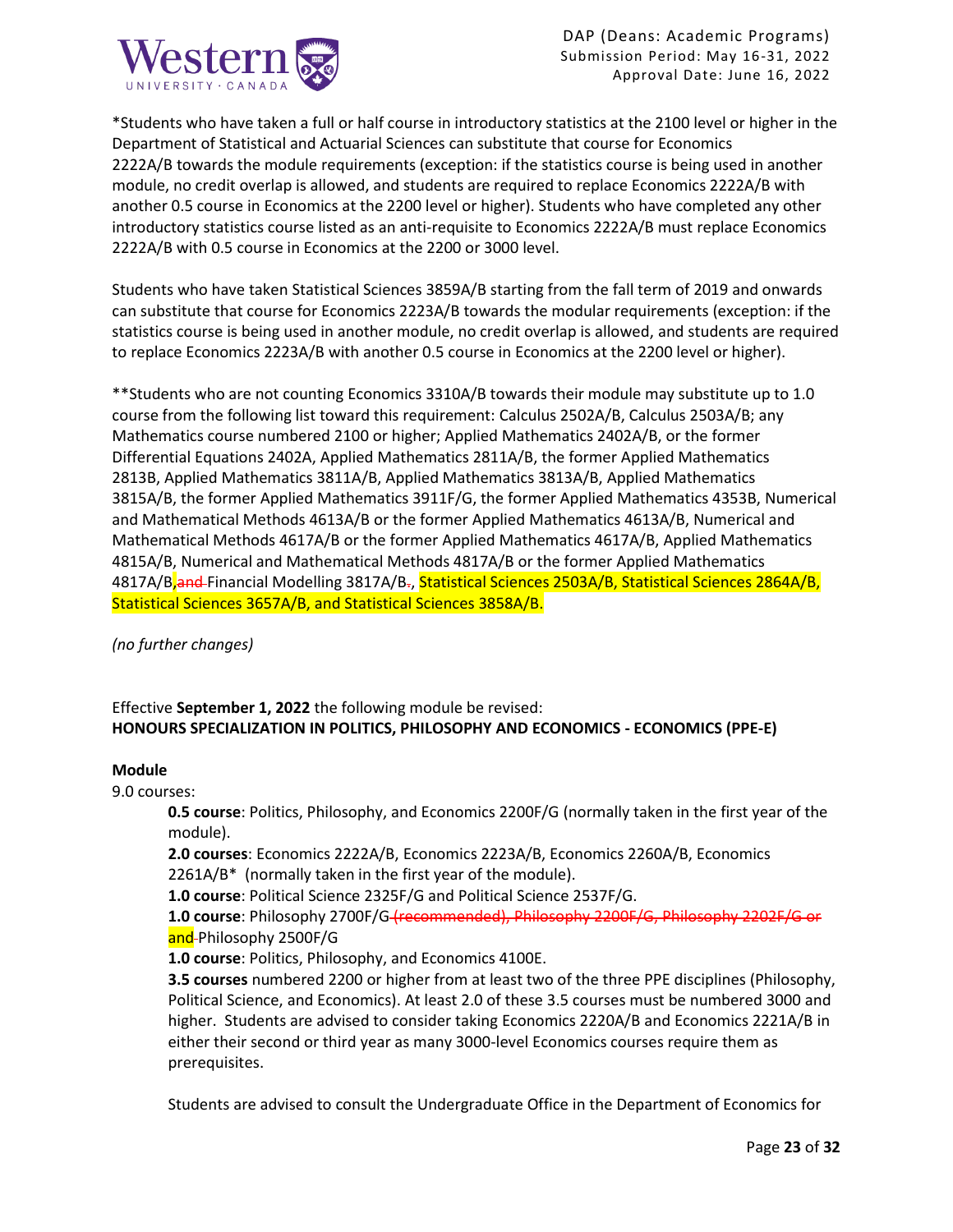

more detailed information about the module.

(*no further changes)*

Effective **September 1, 2022** the following module be revised: **MAJOR IN ECONOMICS**

### **Module**

6.0 courses:

**3.0 courses:** Economics 2220A/B, Economics 2221A/B, Economics 2222A/B, Economics 2223A/B, Economics 2260A/B, Economics 2261A/B.\*

**0.5 course:** in Economics at the 3000 level.

**2.5 additional courses** from: Economics at the 2200 or 3000 level\*\*, Epidemiology 4615B.

\*Students who have taken a full or half course in introductory statistics at the 2100 level or higher in the Department of Statistical and Actuarial Sciences can substitute that course for Economics 2222A/B towards the module requirements (exception: if the statistics course is being used in another module, no credit overlap is allowed, and students are required to replace Economics 2222A/B with another 0.5 course in Economics at the 2200 level or higher). Students who have completed any other introductory statistics course listed as an antirequisite to Economics 2222A/B must replace Economics 2222A/B with 0.5 course in Economics at the 2200 or 3000 level.

Students who have taken Statistical Sciences 3859A/B starting from the fall term of 2019 and onwards can substitute that course for Economics 2223A/B towards the modular requirements (exception: if the statistics course is being used in another module, no credit overlap is allowed, and students are required to replace Economics 2223A/B with another 0.5 course in Economics at the 2200 level or higher).

\*\*Students who are not counting Economics 3310A/B towards their module may substitute up to 0.5 course from the following list toward this requirement: Calculus 2502A/B, Calculus 2503A/B; any Mathematics course numbered 2100 or higher; Applied Mathematics 2402A/B, or the former Differential Equations 2402A, Applied Mathematics 2811A/B, the former Applied Mathematics 2813B, Applied Mathematics 3811A/B, Applied Mathematics 3813A/B, Applied Mathematics 3815A/B, the former Applied Mathematics 3911F/G, the former Applied Mathematics 4353B, Numerical and Mathematical Methods 4613A/B or the former Applied Mathematics 4613A/B, Numerical and Mathematical Methods 4617A/B or the former Applied Mathematics 4617A/B, Applied Mathematics 4815A/B, Numerical and Mathematical Methods 4817A/B or the former Applied Mathematics 4817A/B<sub>a</sub>nd Financial Modelling 3817A/B<sub>7</sub>, Statistical Sciences 2503A/B, Statistical Sciences 2864A/B, Statistical Sciences 3657A/B, and Statistical Sciences 3858A/B.

*(no further changes)*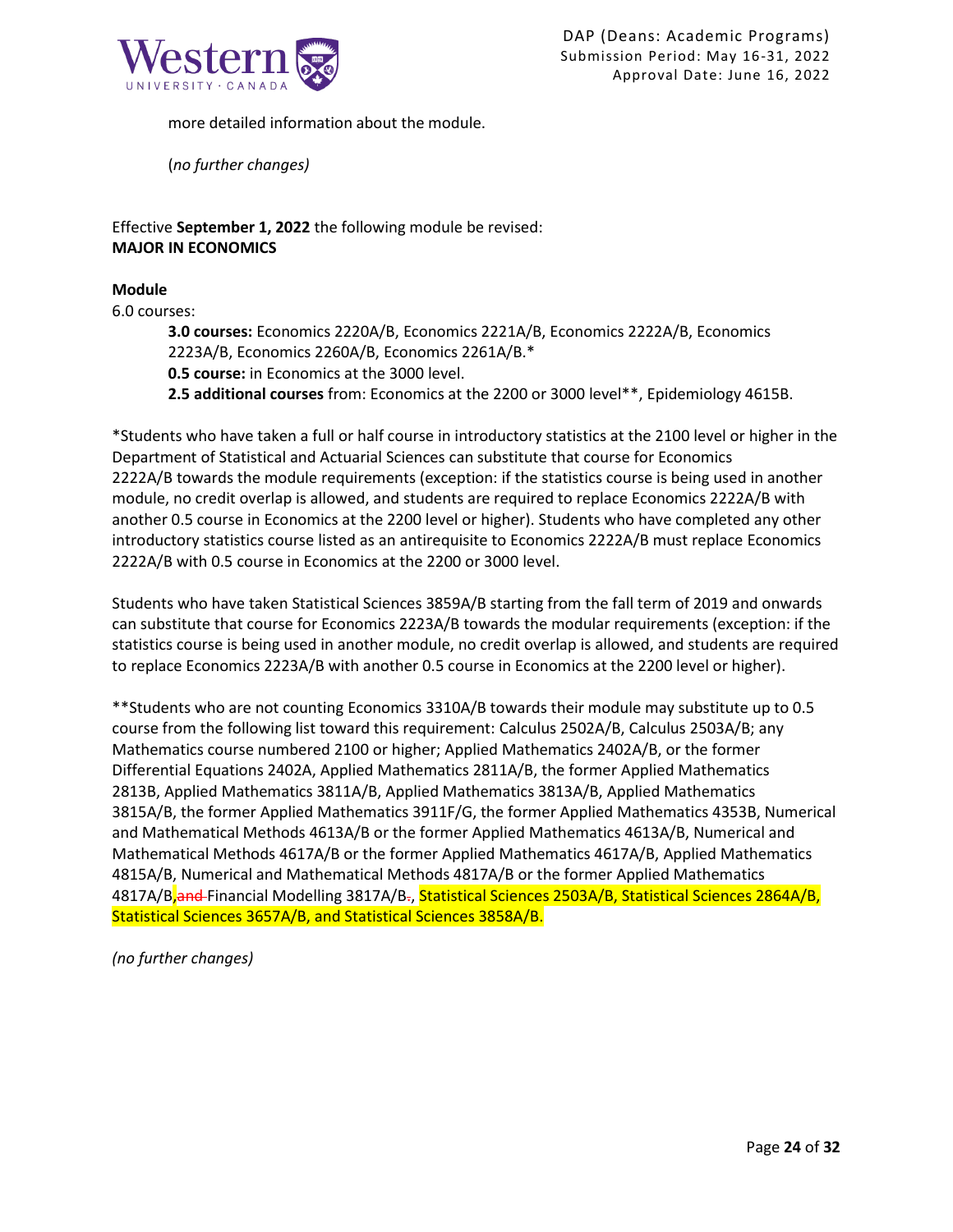

Effective **September 1, 2022** the following module be revised: **MAJOR IN FINANCIAL ECONOMICS**

### **Module**

6.0 Courses: **3.0 courses:** Economics 2220A/B, Economics 2221A/B, Economics 2222A/B, Economics 2223A/B, Economics 2260A/B, Economics 2261A/B.\* **0.5 course from:** Economics 3332A/B, Economics 3353A/B, Financial Modelling 2555A/B, Financial Modelling 3520A/B, Financial Modelling 3613A/B. **0.5 course:** in Economics at the 3000 level. **2.0 additional courses from:** Economics at the 2200 or 3000 level,\*\* Epidemiology 4615B.

\*Students who have taken a full or half course in introductory statistics at the 2100 level or higher in the Department of Statistical and Actuarial Sciences can substitute that course for Economics 2222A/B towards the module requirements (exception: if the statistics course is being used in another module, no credit overlap is allowed, and students are required to replace Economics 2222A/B with another 0.5 course in Economics at the 2200 level or higher). Students who have completed any other introductory statistics course listed as an antirequisite to Economics 2222A/B must replace Economics 2222A/B with 0.5 course in Economics at the 2200 or 3000 level.

Students who have taken Statistical Sciences 3859A/B starting from the fall term of 2019 and onwards can substitute that course for Economics 2223A/B towards the modular requirements (exception: if the statistics course is being used in another module, no credit overlap is allowed, and students are required to replace Economics 2223A/B with another 0.5 course in Economics at the 2200 level or higher).

\*\*Students who are not counting Economics 3310A/B towards their module may substitute up to 0.5 course from the following list toward this requirement: Calculus 2502A/B, Calculus 2503A/B; any Mathematics course numbered 2100 or higher; Applied Mathematics 2402A/B, or the former Differential Equations 2402A, Applied Mathematics 2811A/B, the former Applied Mathematics 2813B, Applied Mathematics 3811A/B, Applied Mathematics 3813A/B, Applied Mathematics 3815A/B, the former Applied Mathematics 3911F/G, the former Applied Mathematics 4353B, Numerical and Mathematical Methods 4613A/B or the former Applied Mathematics 4613A/B, Numerical and Mathematical Methods 4617A/B or the former Applied Mathematics 4617A/B, Applied Mathematics 4815A/B, Numerical and Mathematical Methods 4817A/B or the former Applied Mathematics 4817A/B<sub>a</sub>nd Financial Modelling 3817A/B<sub>7</sub>, Statistical Sciences 2503A/B, Statistical Sciences 2864A/B, Statistical Sciences 3657A/B, and Statistical Sciences 3858A/B.

### *(no further changes)*

Effective **September 1, 2022** the following module be revised: **MINOR IN ECONOMICS**

### **Module**

4.0 courses:

**1.0 courses:** Economics 2150A/B (or Economics 2260A/B\*) and Economics 2152A/B (or Economics 2220A/B\*). **3.0 additional courses** in Economics at the 2100 level, or 2200-3000 level.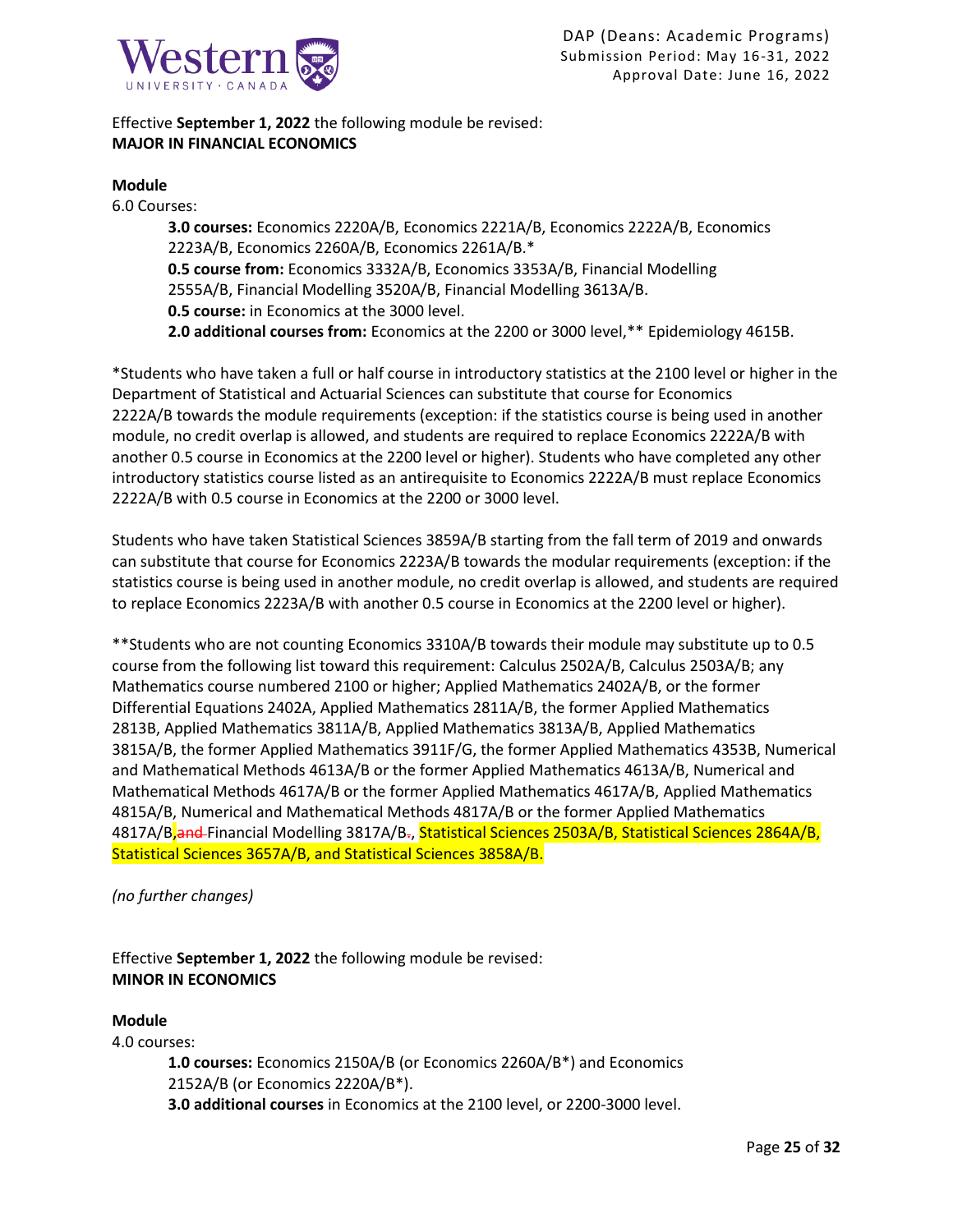

\*Note: to take courses at the 2200-3000 level students must also have completed Calculus 1000A/B or Calculus 1500A/B with a mark of at least 60%.

Modular courses must be taken at main campus. Students who wish to take modular courses at an affiliate college must request permission from the Department of Economics. Students who have taken Statistical Sciences 3859A/B starting from the fall term of 2019 and onwards can substitute that course for Economics 2123A/B or 2223A/B towards the modular requirements (exception: if the statistics course is being used in another module, no credit overlap is allowed).

Effective **September 1, 2022** the following module be revised: **SPECIALIZATION IN ECONOMICS**

### **Module**

9.0 Courses:

**3.0 courses:** Economics 2122A/B, Economics 2123A/B, Economics 2150A/B, Economics 2151A/B, Economics 2152A/B, Economics 2153A/B.\*

**1.5 courses** from the following: Economics 2126F/G, Economics 2138F/G, Economics 2139F/G, Economics 2155A/B, Economics 2159A/B, Economics 2162A/B, Economics 2163A/B, Economics 2164A/B, Economics 2165F/G, Economics 2176A/B, Economics 2184A/B, Economics 2187F/G, Economics 2191A/B; or in Economics at the 3000 level (excluding Economics 3320A/B, Economics 3382A/B, Economics 3388A/B).\*\* **4.5 additional courses** in Economics at the 2100 level.

*(no further changes)*

## **MANAGEMENT AND ORGANIZATIONAL STUDIES**

## Effective **September 1, 2022** the following be module be revised: **HONOURS SPECIALIZATION IN ACCOUNTING**

### **Module**

10.5 courses:

…

**0.5 course** from: Anthropology 2262A/B, Anthropology 2272F/G, Anthropology 2280F/G; Economics 2124A/B, Economics 2128A/B, Economics 2129A/B, Economics 2150A/B, Economics 2152A/B, Economics 2154A/B, Economics 2155A/B, Economics 2156A/B, Economics 2159A/B, Economics 2160A/B, Economics 2162A/B, Economics 2167A/B, Economics 2181A/B, Economics 2191A/B; English 2018A/B, English 2019A/B; Geography 2143A/B, Geography 2144A/B; History 2120A/B, History 2171A/B, History 2807F/G; MOS 2277A/B, MOS 3367A/B, MOS 4467A/B, MOS 4479A/B; Philosophy 2074F/G, Philosophy 2730F/G; Political Science 2102A/B, Political Science 2140A/B; Psychology 2030A/B, Psychology 2035A/B, Psychology 2070A/B; Sociology 2166A/B, Sociology 2172A/B, Sociology 3308F/G, Sociology 3314F/G.

…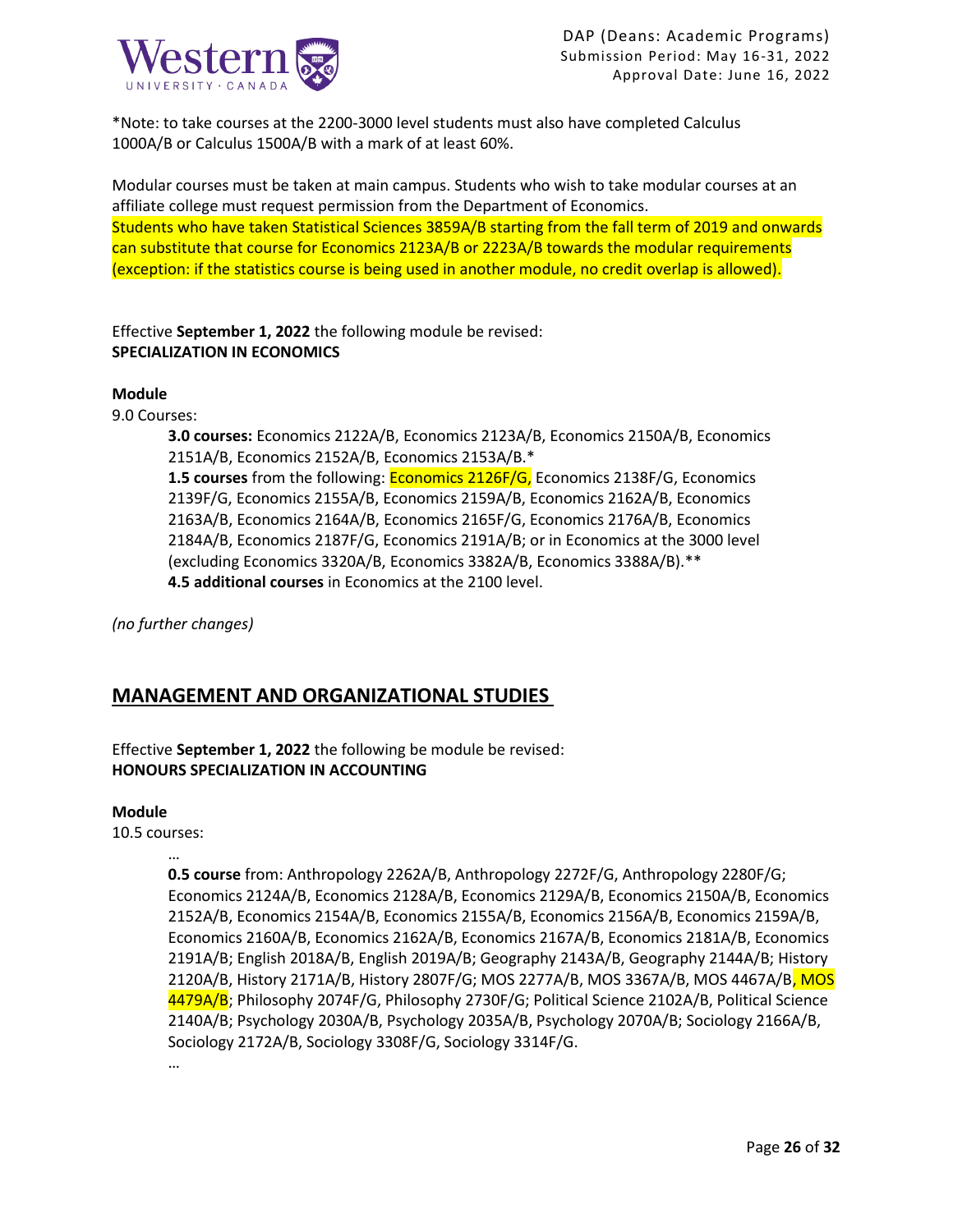

## Effective **September 1, 2022** the following be module be revised: **HONOURS SPECIALIZATION IN MANAGEMENT & LEGAL STUDIES**

#### **Module**

11.0 courses:

…

**2.5 3.0 courses**: MOS 3352F/G, MOS 4375A/B, MOS 4467A/B, MOS 4468A/B, MOS 4469A/B, MOS 4410A/B **0.5 courses** MOS 4467A/B OR MOS 4479A/B.

Effective **September 1, 2022** the following be revised: **MAJOR IN ACCOUNTING**

### **Module**

7.0 courses:

…

**0.5 course** from: Anthropology 2262A/B, Anthropology 2272F/G, Anthropology 2280F/G; Economics 2124A/B, Economics 2128A/B, Economics 2129A/B, Economics 2150A/B, Economics 2152A/B, Economics 2154A/B, Economics 2155A/B, Economics 2156A/B, Economics 2159A/B, Economics 2160A/B, Economics 2162A/B, Economics 2167A/B, Economics 2181A/B, Economics 2191A/B; English 2018A/B, English 2019A/B; Geography 2143A/B, Geography 2144A/B; History 2120A/B, History 2171A/B, History 2807F/G; MOS 2277A/B, MOS 3367A/B, MOS 4467A/B, MOS 4479A/B; Philosophy 2074F/G, Philosophy 2730F/G; Political Science 2102A/B, Political Science 2140A/B; Psychology 2030A/B, Psychology 2035A/B, Psychology 2070A/B, Sociology 2166A/B, Sociology 2172A/B, Sociology 3308F/G, Sociology 3314F/G. …

Effective **September 1, 2022** the following be revised: **SPECIALIZATION IN ACCOUNTING**

### **Module**

10.0 courses:

…

**1.0 course** from: Anthropology 2262A/B, Anthropology 2272F/G, Anthropology 2280F/G; Economics 2124A/B, Economics 2128A/B, Economics 2129A/B, Economics 2150A/B, Economics 2152A/B, Economics 2154A/B, Economics 2155A/B, Economics 2156A/B, Economics 2159A/B, Economics 2160A/B, Economics 2162A/B, Economics 2167A/B, Economics 2181A/B, Economics 2191A/B; English 2018A/B, English 2019A/B; Geography 2143A/B, Geography 2144A/B; History 2120A/B, History 2171A/B, History 2807F/G; MOS 2277A/B, MOS 4467A/B, MOS 4479A/B; Philosophy 2074F/G, Philosophy 2730F/G; Political Science 2102A/B, Political Science 2140A/B, Political Science 2211E, Political Science 2246E; Psychology 2030A/B, Psychology 2035A/B, Psychology 2070A/B; Sociology 2166A/B, Sociology 2172A/B, Sociology 3308F/G, Sociology 3314F/G.

…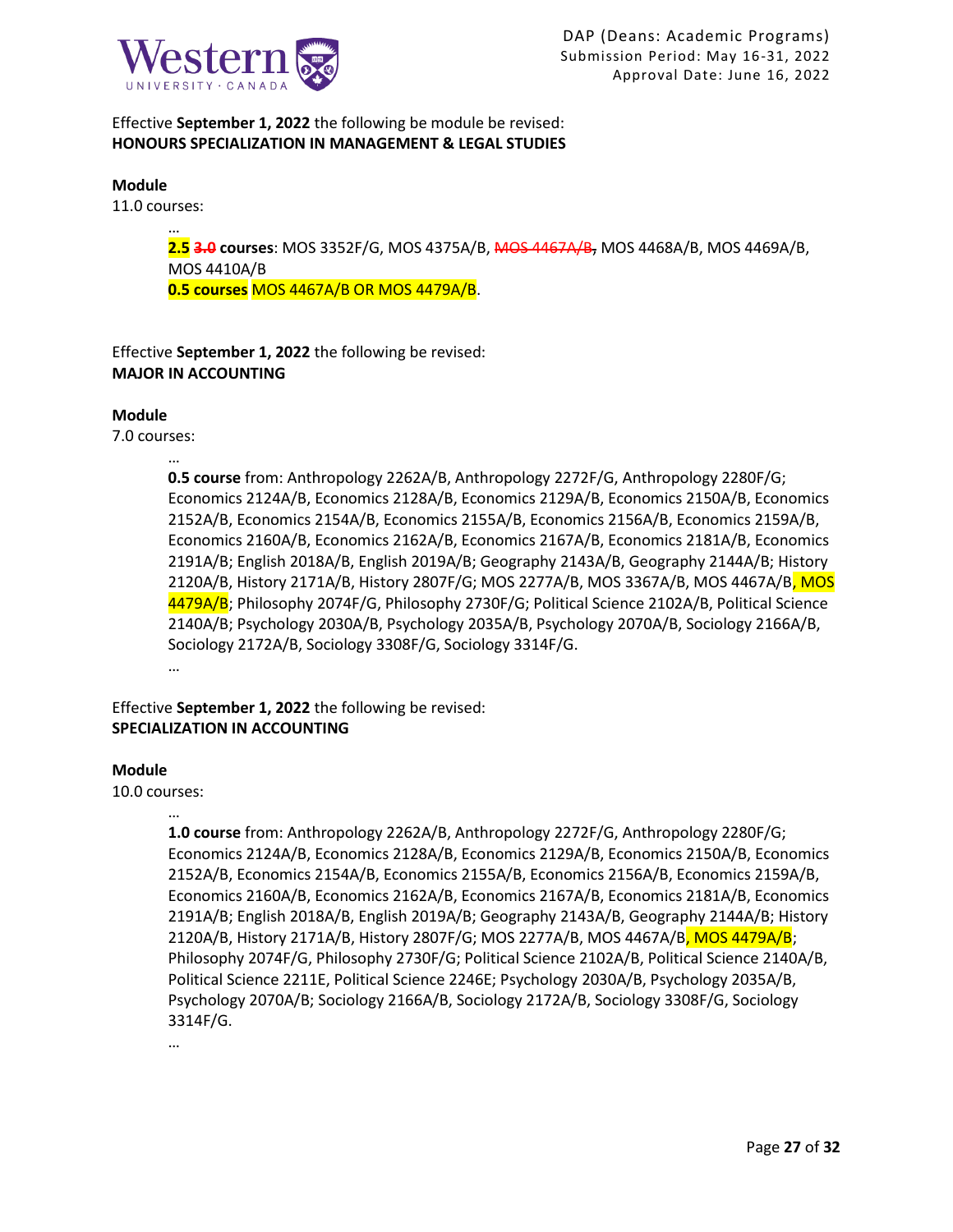

Effective **September 1, 2022** the following be revised: **SPECIALIZATION IN CONSUMER BEHAVIOR**

#### **Module**

9.5 courses:

…

**1.0 course** normally taken in fourth year from: MOS 3280F/G, MOS 3325A/B, MOS 3342A/B, MOS 3343A/B, MOS 3344A/B, MOS 3352F/G, MOS 3355F/G, MOS 3356F/G, MOS 3384A/B, MOS 3385A/B, MOS 3395A/B-3398A/B, MOS 4423F/G, MOS 4479A/B, MOS 4495A/B-4498A/B …

Effective **September 1, 2022** the following be revised: **SPECIALIZATION IN FINANCE**

### **Module**

10.0 courses:

…

**1.0 course** normally taken in fourth year from: MOS 3321F/G, MOS 3325A/B, MOS 3360A/B, MOS 3361A/B, MOS 3362A/B, MOS 3363A/B, MOS 3370A/B, MOS 3385A/B, MOS 3395A/B-3398A/B, MOS 4462A/B, MOS 4465A/B, MOS 4471A/B, MOS 4479A/B, MOS 4495A/B-4498A/B. …

Effective **September 1, 2022** the following be revised: **SPECIALIZATION IN MANAGEMENT & LEGAL STUDIES**

### **Module**

10.0 courses:

…

**1.5 courses** from: MOS 3352F/G, MOS 4467A/B, MOS 4468A/B, MOS 4469A/B, MOS 4479A/B. …

## **POLITICAL SCIENCE**

Effective **September 1, 2022** the following program be revised: **HONOURS SPECIALIZATION IN POLITICS, PHILOSOPHY AND ECONOMICS - POLITICS AND PHILOSOPHY CONCENTRATION (PPE-P)/HBA** 

## **HBA/HONOURS SPECIALIZATION IN POLITICS, PHILOSOPHY AND ECONOMICS - POLITICS AND PHILOSOPHY CONCENTRATION (PPE-P)**

…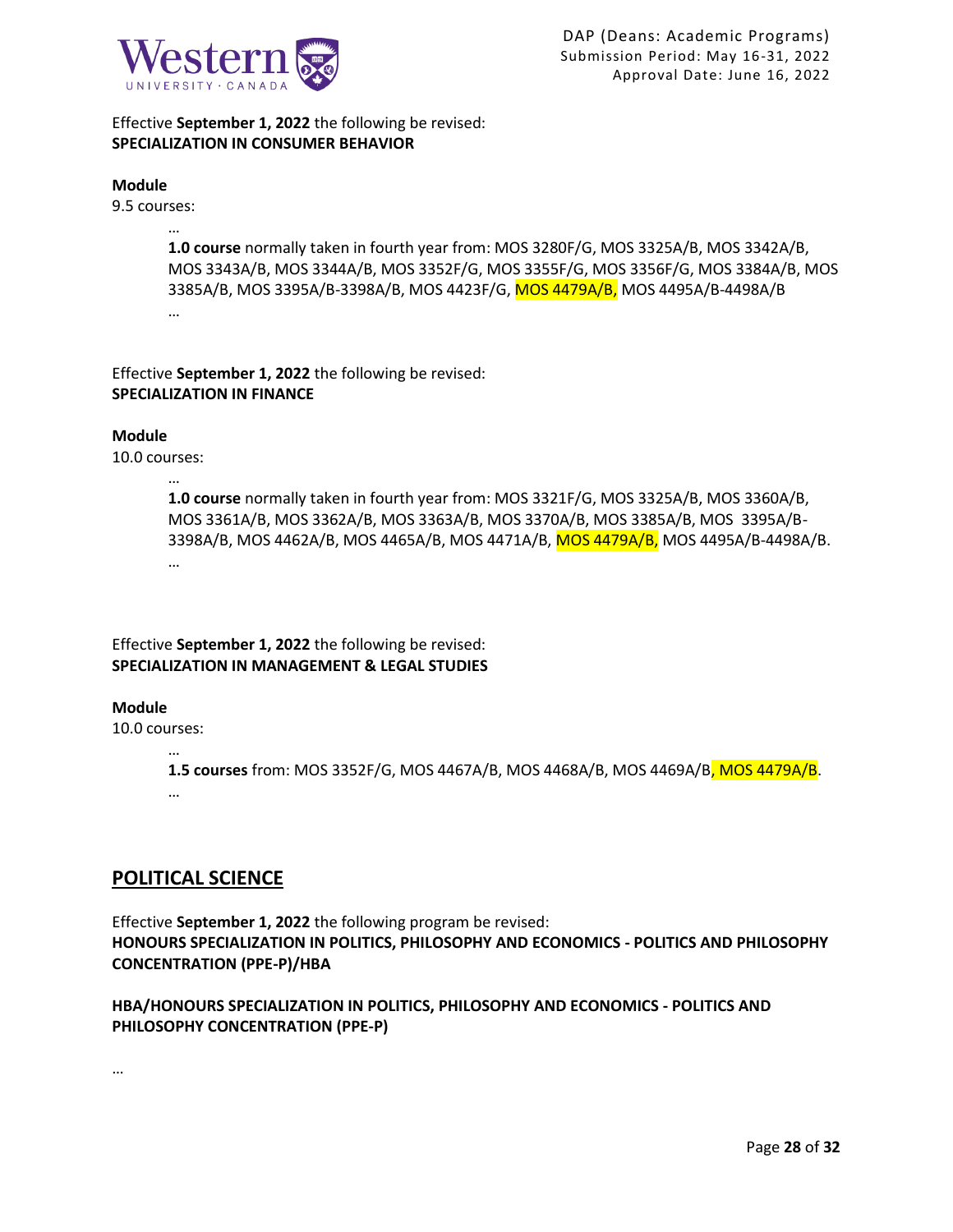

**Year 2** 5.0 courses:

> **0.5 course**: Politics, Philosophy, and Economics 2200F/G. **1.0 course**: Political Science 2537F/G. **0.5 course**: Political Science 2325F/G. **1.0 course** from: Philosophy 2700F/G (recommended), Philosophy 2200F/G, Philosophy 2202F/G, or and Philosophy 2500F/G. **0.5 course**: Economics 2150A/B. **0.5 course**: Economics 2151A/B. **1.0 course**: Business Administration 2257. **0.5 course**: Elective.

*(no further changes)*

Effective **September 1, 2022** the following module be revised: **HONOURS SPECIALIZATION IN POLITICS, PHILOSOPHY AND ECONOMICS - POLITICS AND PHILOSOPHY (PPE-P)**

### **Module**

9.0 courses:

**0.5 course:** Politics, Philosophy, and Economics 2200F/G (normally taken in the first year of the module).

**1.0 course:** Political Science 2537F/G, Political Science 2325F/G.

**0.5 course:** Political Science 3325F/G.

**1.0 course** from: Philosophy 2700F/G (recommended), Philosophy 2200F/G, Philosophy 2202F/G, or and Philosophy 2500F/G.

**1.0 courses**: Economics 2150A/B and Economics 2151A/B.

**1.0 course**: Politics, Philosophy, and Economics 4100E.

**4.0 courses** from at least two of the three PPE disciplines (Philosophy, Political Science, and Economics). Political Science and Philosophy courses must be numbered 2200 and above; Economics courses should be numbered 2100-2199. At least 2.0 of these 4.0 courses must be numbered 3000 and higher.

*(no further changes)*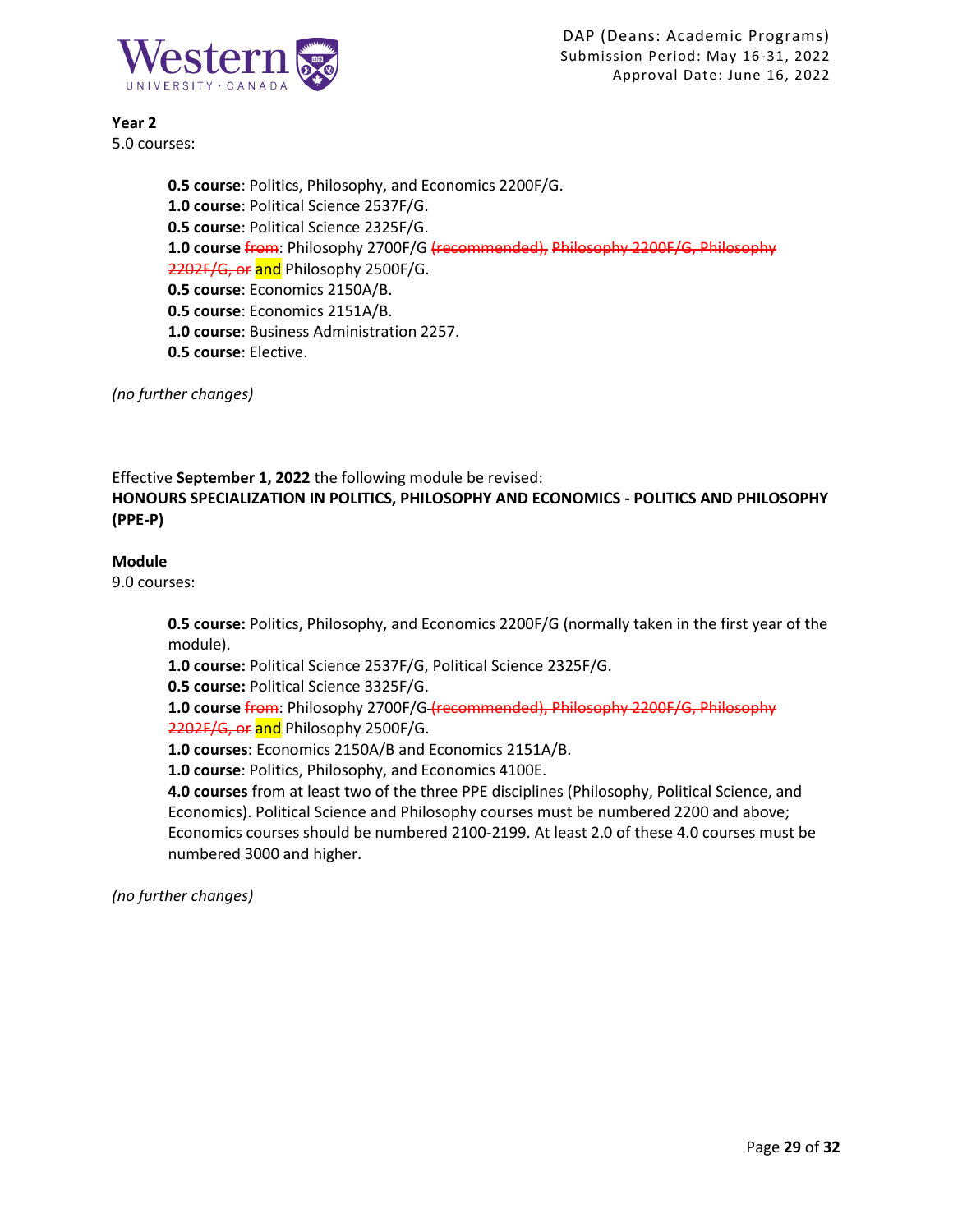

# **Other Curriculum Changes (Minor Changes)**

## **DON WRIGHT FACULTY OF MUSIC**

Effective **September 1, 2022** the following courses be revised:

**MUSIC 2922 - APPLIED PRINCIPAL INSTRUMENT (THREE YEAR ARTIST DIPLOMA)** Lessons in the student's principal instrument. For students in the first year of the Three Year Music Performance Diploma Program Minor in Music Performance Studies.

**Antirequisite(s):** Music 2920, Music 2921. Prerequisite(s): Successful completion of a Performance Audition. Enrollment in the Music Performance Diploma (Three-Year Program) Minor in Music Performance Studies.

**MUSIC 3922 - APPLIED PRINCIPAL INSTRUMENT (THREE YEAR ARTIST DIPLOMA)** Lessons in the student's principal instrument. For students in the second year of Three-Year Music Performance Diploma Program Minor in Music Performance Studies.

**Antirequisite(s):** Music 3920, Music 3921. **Prerequisite(s):** Music 2922. or Music 2921 by permission of the department to confirm initial enrolment in the Three-Year Music Performance Diploma program prior to September 1, 2020. Enrolment in the Minor in Music Performance Studies.

**MUSIC 4922 - APPLIED PRINCIPAL INSTRUMENT**

Lessons in the student's principal instrument. For students in the third year of the Three-Year Music Peformance Diploma Program Minor in Music Performance Studies.

**Antirequisite(s**): Music 4920, Music 4921. **Prerequisite(s):** Music 3922. Enrolment in the Minor in Music Performance Studies. **Corequisite(s):** Music 4931A/B/Y. or the former Music 4927.

### **MUSIC 4931A/B/Y - RECITAL**

Approximately 50 minutes of music performed in a public recital. The program content must be approved by the Department of Music Performance Studies not less than one month prior to the date of public performance. For students registered in the third year of the Music Performance Diploma (Three-Year Program) only Minor in Music Performance Studies.

**Antirequisite(s)**: The former Music 4927. **Prerequisite(s):** Enrolment in the Minor in Music Performance Studies. **Corequisite(s):** Music 4922.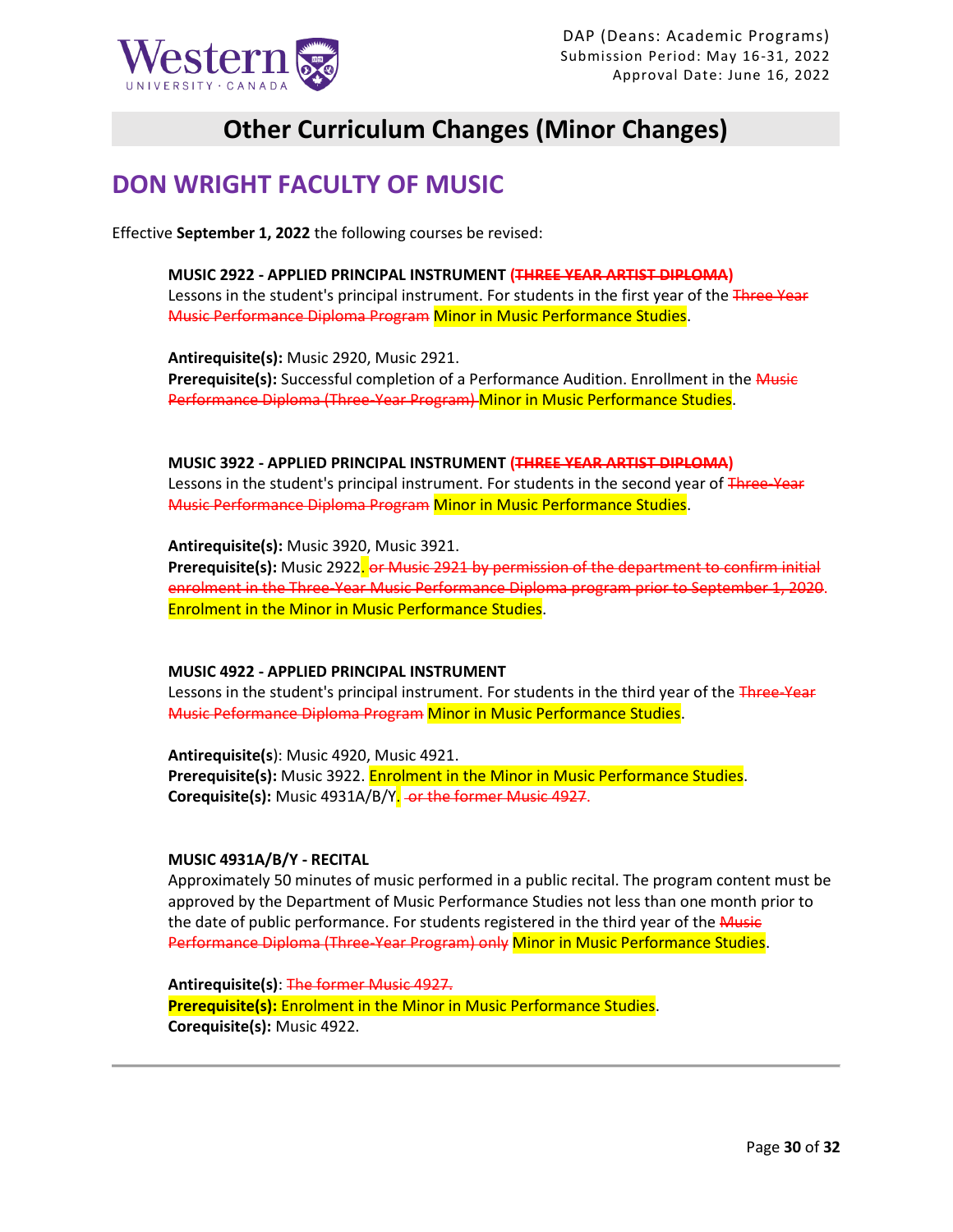

## **KING'S UNIVERSITY COLLEGE**

Effective **September 1, 2022** the following courses be revised based on the approved renaming of the subject area 'Western Thought and Civilization' to "The New Liberal Arts" (Senate March 18, 2022)

## **ENGLISH 1901E - FOUNDATIONS IN WESTERN THOUGHT AND CIVILIZATION THE NEW LIBERAL ARTS**

The English Literature unit of the King's Foundations in Western Thought and Civilization the New Liberal Arts is supplemented by the study of art and music. It investigates influential works of literature from ancient to modern times through an interdisciplinary perspective, with special focus on innovations in literary form and cultural contexts.

**Prerequisite(s):** Must be registered in the King's Foundations in Western Thought and Civilization the New Liberal Arts, or the former Foundations in the Humanities Western Thought and Civilization.

**Corequisite(s):** [History 1901E](https://www.westerncalendar.uwo.ca/Courses.cfm?CourseAcadCalendarID=KINGS_023750_1&SelectedCalendar=Live&ArchiveID=) and [Philosophy 1901E.](https://www.westerncalendar.uwo.ca/Courses.cfm?CourseAcadCalendarID=KINGS_023752_1&SelectedCalendar=Live&ArchiveID=)

### **HISTORY 1901E - FOUNDATIONS IN WESTERN THOUGHT AND CIVILIZATION THE NEW LIBERAL ARTS**

The History unit of the King's Foundations in Western Thought and Civilization the New Liberal Arts introduces students to major processes, personalities, and events in the historical development of the modern world and what is described as "the West", while developing and refining students' fundamental skills in historical methodology.

### **Antirequisite(s):** [History 1801E.](https://www.westerncalendar.uwo.ca/Courses.cfm?CourseAcadCalendarID=KINGS_008501_2&SelectedCalendar=Live&ArchiveID=)

Prerequisite(s): Must be registered in the King's Foundations in Western Thought and Givilization the New Liberal Arts, or the former Foundations in the Humanities Western Thought and Civilization.

**Corequisite(s):** [English 1901E](https://www.westerncalendar.uwo.ca/Courses.cfm?CourseAcadCalendarID=KINGS_023751_1&SelectedCalendar=Live&ArchiveID=) and [Philosophy 1901E.](https://www.westerncalendar.uwo.ca/Courses.cfm?CourseAcadCalendarID=KINGS_023752_1&SelectedCalendar=Live&ArchiveID=)

## **PHILOSOPHY 1901E - FOUNDATIONS IN WESTERN THOUGHT AND CIVILIZATION THE NEW LIBERAL ARTS**

The Philosophy unit of the King's Foundations in Western Thought and Civilization the New Liberal Arts is an interdisciplinary historical survey of some of the most important philosophers (Plato, Aristotle, Descartes, Marx, Nietzsche, Derrida) and artists (da Vinci, Michelangelo, Rembrandt, Dali) that have shaped the course of Western thought and our contemporary world.

**Prerequisite(s):** Must be registered in the King's Foundations in Western Thought and Civilization the New Liberal Arts, or the former Foundations in the Humanities Western Thought and Civilization.

**Corequisite(s):** [English 1901E](https://www.westerncalendar.uwo.ca/Courses.cfm?CourseAcadCalendarID=KINGS_023751_1&SelectedCalendar=Live&ArchiveID=) and [History 1901E.](https://www.westerncalendar.uwo.ca/Courses.cfm?CourseAcadCalendarID=KINGS_023750_1&SelectedCalendar=Live&ArchiveID=)